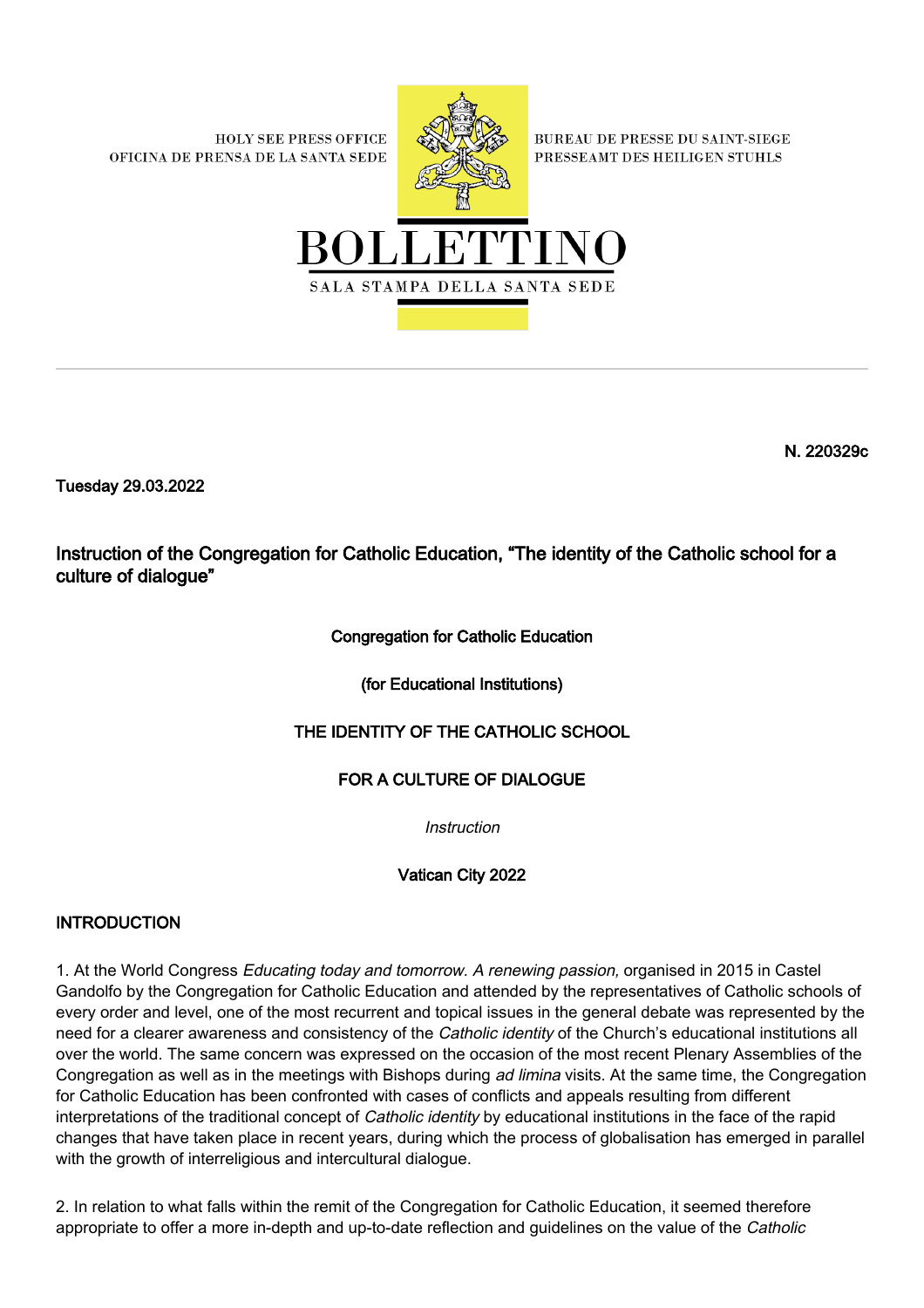identity of educational institutions in the Church, so as to provide a set of criteria responding to the challenges of our times, in continuity with the criteria that always apply. Moreover, as Pope Francis said, "We cannot create a culture of dialogue if we do not have identity"[1].

3. This *Instruction*, the result of reflections and consultations at the various institutional levels, is intended as a contribution that the Congregation for Catholic Education offers to all those who work in the field of school education, from Episcopal Conferences, the Synod of Bishops or the Council of Hierarchs, to Ordinaries, Superiors of Institutes of Consecrated Life and Societies of Apostolic Life, as well as to Movements, Associations of the Faithful and other organisms and individuals that exercise pastoral care for education.

4. As general criteria intended for the whole Church to safeguard ecclesial unity and communion, they will have to be further adapted to the different contexts of the local Churches scattered throughout the world according to the principle of subsidiarity and of the synodal path, according to the different institutional competences.

5. The Congregation for Catholic Education hopes that this contribution will be welcomed as an opportunity to reflect and deepen our understanding of this important topic which concerns the very essence and raison d'être of the Church's historical presence in the field of education and schooling, in obedience to her mission to proclaim the Gospel by teaching all nations (cf. Mt 28:19-20).

6. The first part of the *Instruction* frames the discourse of the presence of the Church in the school world in the general context of her evangelising mission: the Church as mother and teacher in her historical development with the different emphases that have enriched her work in time and space up to the present day. The second chapter deals with the various actors working in the school world with different roles, assigned and organised according to canonical norms in a Church, rich in multiple charisms given to her by the Holy Spirit, but also in line with her hierarchical nature. The final chapter is dedicated to some critical issues that may arise in integrating all the different aspects of school education into the concrete life of the Church as experienced by this Congregation in dealing with the problems brought to its attention by the particular Churches.

7. As we can see, this is not a general and, even less so, comprehensive treatise on the subject of Catholic identity, but rather an intentionally concise and practical tool that can help to clarify certain current issues and, above all, prevent conflicts and divisions in the critical area of education. In fact, as Pope Francis observed in relaunching the Global Compact on Education, "To educate is to take a risk and to hold out to the present a hope that can shatter the determinism and fatalism that the selfishness of the strong, the conformism of the weak and the ideology of the utopians would convince us [that it] is the only way forward"[2]. Only a strong and united action by the Church in the field of education in an increasingly fragmented and conflict-ridden world can contribute both to the evangelising mission entrusted to her by Jesus and to the construction of a world in which human persons feel they are brothers and sisters, because "Only with this awareness of being children, that we are not orphans, can we live in peace among ourselves"[3].

# CHAPTER I: CATHOLIC SCHOOLS IN THE MISSION OF THE CHURCH

# The Church, mother and teacher

8. Among other things, the Second Vatican Ecumenical Council drew from the Fathers the maternal image of the Church as an expressive icon of her nature and mission. The Church is the mother who generates the believers, because she is the bride of Christ. Almost all Council documents draw on the Church's motherhood to unveil her mystery and her pastoral action, and to extend her love to an ecumenical embrace of the "children separated from her" and to believers of other religions, reaching out to all people of goodwill. Pope John XXIII opened the Council by expressing the Church's irrepressible joy of being a universal mother: Gaudet Mater Ecclesia.

9. The icon of the Mother Church is not only an expression of tenderness and charity, but also holds the power to be a guide and a teacher. The Pope Himself has associated the denomination of mother to that of teacher, because this Church, "the pillar and ground of the truth (cf. 1 Tm 3,15) was entrusted by her holy Founder [with]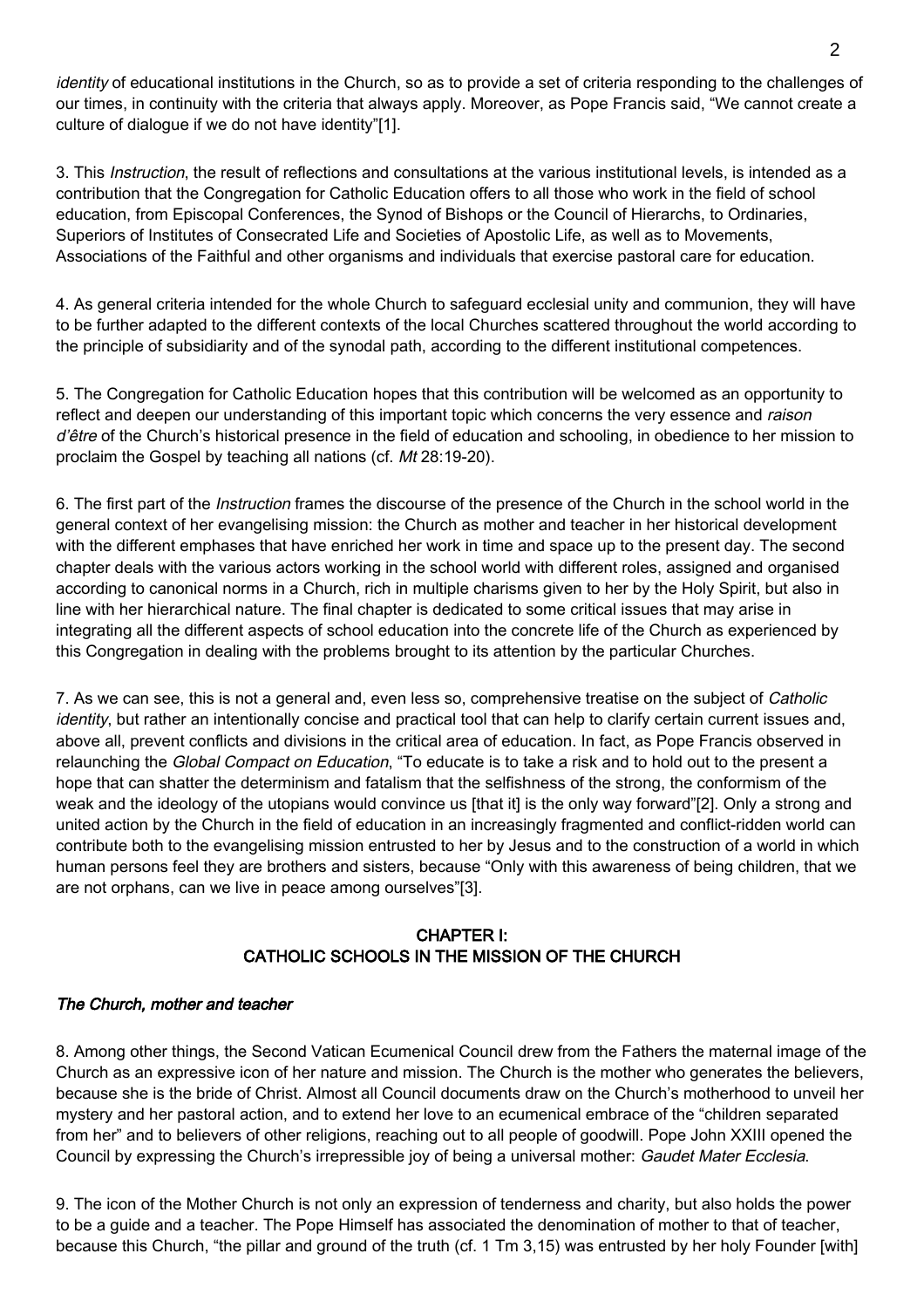the twofold task of giving life to her children and of teaching them and guiding them –both as individuals and as nations – with maternal care. Great is their dignity, a dignity which she has always guarded most zealously and held in the highest esteem"[4].

10. As a consequence, the Council affirmed that "To fulfil the mandate she has received from her divine founder of proclaiming the mystery of salvation to all men and of restoring all things in Christ, Holy Mother the Church must be concerned with the whole of man's life, even the secular part of it insofar as it has a bearing on his heavenly calling. Therefore, she has a role in the progress and development of education. Hence this sacred synod declares certain fundamental principles of Christian education especially in schools"[5]. This clarifies that the educational action pursued by the Church through schools cannot be reduced to mere philanthropic work aimed at responding to a social need, but represents an essential part of her identity and mission.

### The "fundamental principles" of Christian education in schools

11. In its declaration *Gravissimum educationis*, the Council offered a set of "fundamental principles" regarding Christian education, especially in schools. In the first place, education, as the formation of the human person, is a *universal right*: "All men of every race, condition and age, since they enjoy the dignity of a human being, have an inalienable right to an education that is in keeping with their ultimate goal, their ability, their sex, and the culture and tradition of their country, and also in harmony with their fraternal association with other peoples in the fostering of true unity and peace on earth. For a true education aims at the formation of the human person in the pursuit of his ultimate end and of the good of the societies of which, as man, he is a member, and in whose obligations, as an adult, he will share"[6].

12. Since education is a right for everyone, the Council called for the responsibility of all. The responsibility of parents and their priority right in educational choices rank first. School choice must be made freely and according to conscience; hence the duty of civil authorities to make different options available in compliance with the law. The State is responsible for supporting families in their right to choose a school and an educational project.

13. For her part, the Church has the duty to educate "especially because she has the responsibility of announcing the way of salvation to all men, of communicating the life of Christ to those who believe, and, in her unfailing solicitude, of assisting men to be able to come to the fullness of this life. The Church is bound as a mother to give to these children of hers an education by which their whole life can be imbued with the spirit of Christ"[7]. In this sense, the education that the Church pursues is evangelisation and care for the growth of those who are already walking towards the fullness of Christ's life. However, the Church's educational proposal is not only addressed to her children, but also to "all peoples [to promote] the complete perfection of the human person, the good of earthly society and the building of a world that is more human"[8]. Evangelisation and integral human development are intertwined in the Church's educational work. In fact, the Church's work of education "aims not only to ensure the maturity proper to the human person, but above all to ensure that the baptised, gradually initiated into the knowledge of the mystery of salvation, become ever more aware of the gift of faith"[9].

14. Another fundamental element is the initial and permanent formation of teachers[10]. "The Catholic school depends upon them almost entirely for the accomplishment of its goals and programs. They should therefore be very carefully prepared so that both in secular and religious knowledge they are equipped with suitable qualifications and also with a pedagogical skill that is in keeping with the findings of the contemporary world. Intimately linked in charity to one another and to their students and endowed with an apostolic spirit, may teachers by their life as much as by their instruction bear witness to Christ, the unique Teacher". Their work "is in the real sense of the word an apostolate [...] and at once a true service offered to society"[11].

15. The success of the educational path depends primarily on the principle of *mutual cooperation*, first and foremost between parents and teachers, making it a point of reference for the personal action of their pupils, in the fervent hope that "even after graduation [teachers] continue to assist them with advice, friendship and by establishing special associations imbued with the true spirit of the Church"[12]. Based on these assumptions,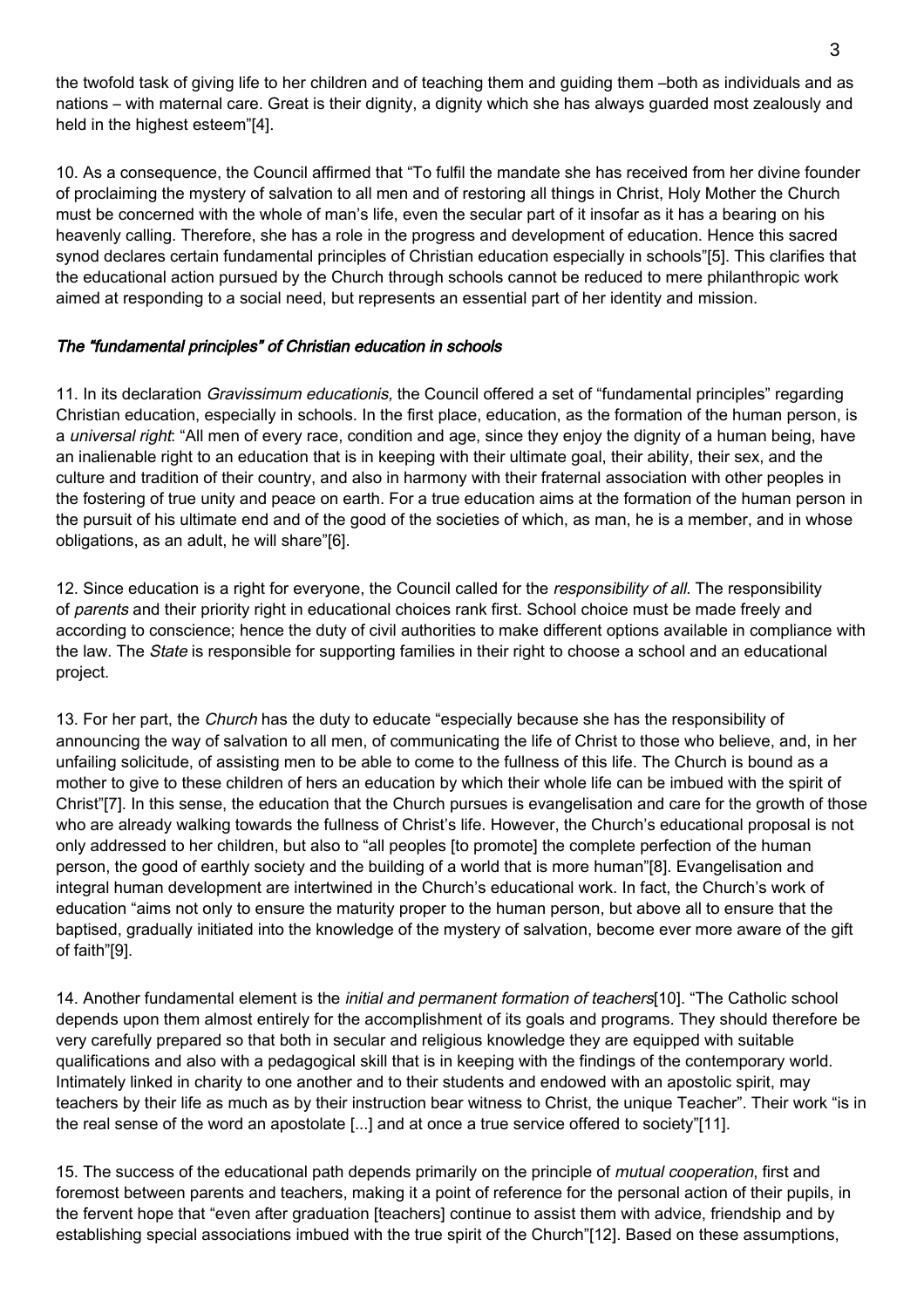what is needed is healthy cooperation – at the diocesan, national and international levels – capable of promoting between Catholic and non-Catholic schools that collaboration required for the good of the universal human community[13].

16. As far as Catholic schools are concerned, the conciliar declaration represents a turning point, since, in line with the ecclesiology of Lumen Gentium[14], it considers the school not so much as an institution but as a community. The characteristic element of the Catholic school, in addition to pursuing "cultural goals and the human formation of youth", consists in creating "for the school community a special atmosphere animated by the Gospel spirit of freedom and charity". To this end, the Catholic school aims "to help youth grow according to the new creatures they were made through baptism as they develop their own personalities", as well as "to order the whole of human culture to the news of salvation so that the knowledge the students gradually acquire of the world, life and man is illumined by faith"[15]. In this way, the Catholic school prepares pupils to exercise their freedom responsibly, forming an attitude of openness and solidarity.

# Further developments

17. The conciliar declaration *Gravissimum educationis* aimed at presenting only "certain fundamental principles of Christian education especially in schools", then entrusting "a special post-conciliar commission"[16] with the task of further developing them. This is one of the commitments of the Office for Schools of the Congregation for Catholic Education, which has dedicated a number of documents to deepening important aspects of education[17], in particular, the permanent profile of Catholic identity in a changing world; the responsibility of the witness of lay and consecrated teachers and school leaders; the dialogical approach to a multicultural and multi-religious world. Moreover, for Catholic schools it is important that students "be given also, as they advance in years, a positive and prudent sex education"[18].

### The dynamic profile of the Catholic school identity

18. The Catholic school lives in the flow of human history. It is therefore continually called upon to follow its unfolding in order to offer an educational service appropriate to the present times. The witness of Catholic educational institutions shows on their part a great responsiveness to the diversity of socio-cultural situations and readiness to adopt new teaching methods, while remaining faithful to their own identity *(idem esse)*. By identity we mean its reference to the Christian concept of life<sup>[19]</sup>. The conciliar declaration *Gravissimum* educationis and the documents that followed it traced the dynamic profile of an educational institution through the two terms "school" and "Catholic".

19. As a school, it essentially shares the characteristics of all school institutions, which, through an organised and systematised teaching activity, offer a culture aimed at the integral education of individuals[20]. In fact, school as such "is designed not only to develop with special care the intellectual faculties but also to form the ability to judge rightly, to hand on the cultural legacy of previous generations, to foster a sense of values, to prepare for professional life. Between pupils of different talents and backgrounds it promotes friendly relations and fosters a spirit of mutual understanding"[21]. Therefore, to be defined as a school, an institution must know how to integrate the transmission of the cultural and scientific heritage already acquired with the primary purpose of educating individuals, who must be accompanied towards achieving integral development while respecting their freedom and individual vocation. The school must be the first social setting, after the family, in which the individual has a positive experience of social and fraternal relationships as a precondition for becoming a person capable of building a society based on justice and solidarity, which are prerequisites for a peaceful life among individuals and peoples. This is possible through a search for truth that is accessible to all human beings endowed with rationality and freedom of conscience as tools useful both to study and in interpersonal relationships.

20. In addition to the above-mentioned characteristics which draw it apart from other ecclesial institutions such as the parish, associations, religious institutes, etc., a *Catholic* school is endowed with a specific identity: i.e. "its reference to a Christian concept of life *centred on Jesus Christ*"[22]. The personal relationship with Christ enables the believer to look at the whole of reality in a radically new way, granting the Church an ever renewed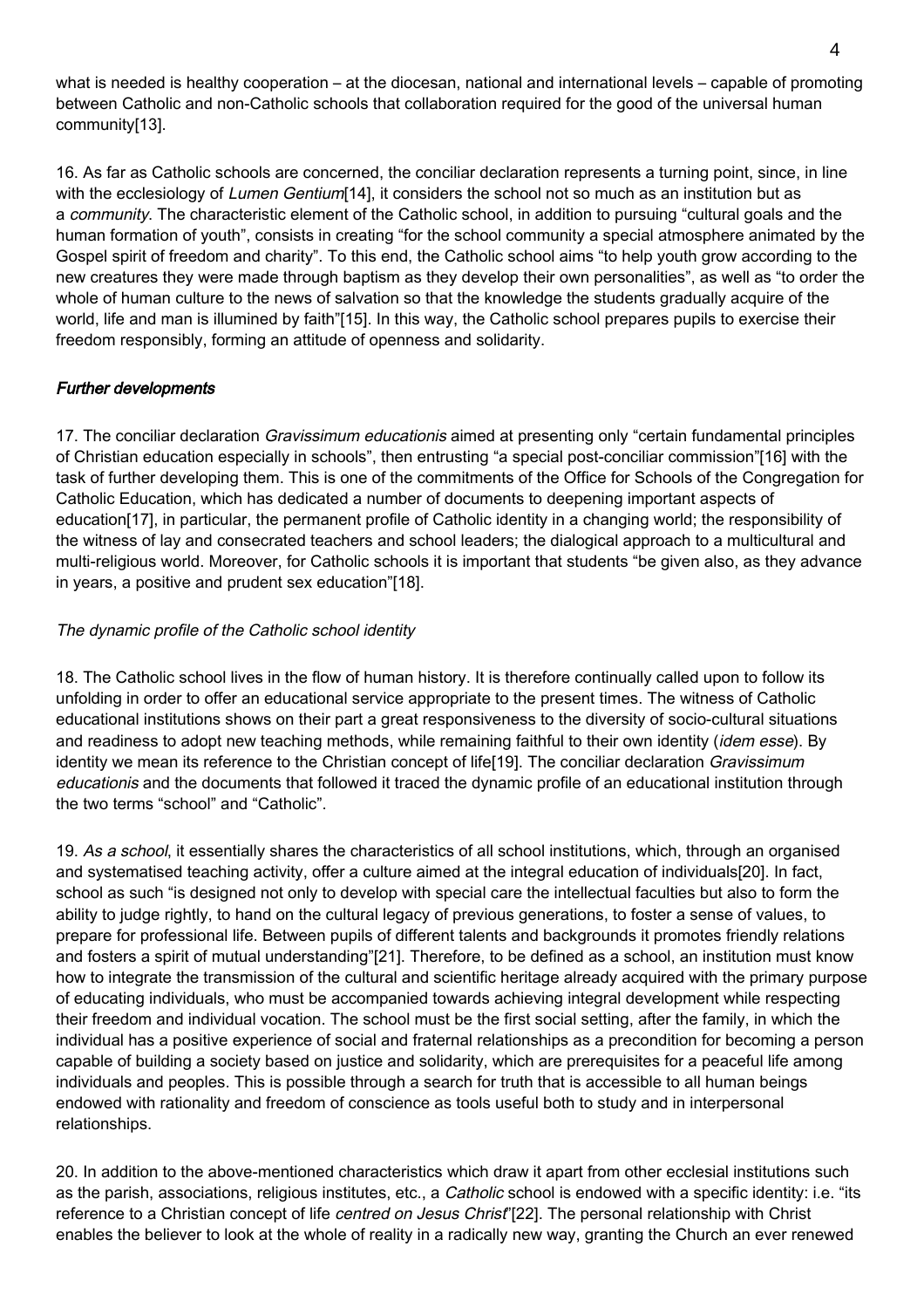identity, with a view to fostering in the school communities adequate responses to the fundamental questions for every woman and man. Therefore, for all the members of the school community, the "principles of the Gospel in this manner become the educational norms since the school then has them as its internal motivation and final goal"[23]. In other words, it can be said that in the Catholic school, in addition to the tools common to other schools, reason enters into dialogue with faith, which also allows access to truths that transcend the mere data of the empirical and rational sciences, in order to open up to the whole of truth so as to respond to the deepest questions of the human soul that do not only concern immanent reality. This dialogue between reason and faith does not constitute a contradiction, because the task of Catholic institutions in scientific research is "to unite existentially by intellectual effort two orders of reality that too frequently tend to be placed in opposition as though they were antithetical: the search for truth, and the certainty of already knowing the fount of truth"[24].

21. The Catholic identity of schools justifies their inclusion in the life of the Church, even in their institutional specificity. And, all the more, the fact that Catholic schools are part of the Church's mission "is a proper and specific attribute, a distinctive characteristic which penetrates and informs every moment of its educational activity, a fundamental part of its very identity and the focus of its mission"[25]. Consequently, the Catholic school "takes its stand within the organic pastoral work of the Christian community"[26].

22. A distinctive feature of its ecclesial nature is that it is a *school for all*, especially the weakest. This is testified to by the "establishment of the majority of Catholic educational institutions [in response] to the needs of the socially and economically disadvantaged. It is no novelty to affirm that Catholic schools have their origin in a deep concern for the education of children and young people left to their own devices and deprived of any form of schooling. In many parts of the world even today material poverty prevents many youths and children from having access to formal education and adequate human and Christian formation. In other areas new forms of poverty challenge the Catholic school. As in the past, it can come up against situations of incomprehension, mistrust and lack of material resources"[27]. This concern has also been expressed through the establishment of vocational schools, which have been a keystone of technical training based on the principles of manual intelligence, as well as through the provision by educational institutions of curricula geared to the skills of persons with disabilities.

#### The witness of lay and consecrated educators

23. Another important aspect, increasingly relevant to achieving the integral formation of students, is the witness of lay and consecrated educators. In fact, "In the Catholic school's educational project there is no separation between time for learning and time for formation, between acquiring notions and growing in wisdom. The various school subjects do not present only knowledge to be attained, but also values to be acquired and truths to be discovered. All of which demands an atmosphere characterized by the search for truth, in which competent, convinced and coherent educators, teachers of learning and of life, may be a reflection, albeit imperfect but still vivid, of the one Teacher"[28].

24. The work of the lay Catholic educator in schools, and particularly in Catholic schools, "has an undeniably professional aspect; but it cannot be reduced to professionalism alone. Professionalism is marked by, and raised to, a super-natural Christian vocation. The life of the Catholic teacher must be marked by the exercise of a personal vocation in the Church, and not simply by the exercise of a profession"[29].

25. In the case of consecrated persons "Both in Catholic and in other types of schools, [their] educational commitment […] is a vocation and choice of life, a path to holiness, a demand for justice and solidarity especially towards the poorest young people, threatened by various forms of deviancy and risk. By devoting themselves to the educational mission in schools, consecrated persons contribute to making the bread of culture reach those in most need of it"[30]. "[…] in communion with the Bishops, [they] carry out an ecclesial mission that is vitally important inasmuch as while they educate they are also evangelising"[31].

26. The specificities of the lay faithful and of consecrated persons are enhanced by their sharing in the common educational mission which is not closed within the Catholic school, but "can and must be open to an enriching exchange in a more extensive communion with the parish, the diocese, ecclesial movements and the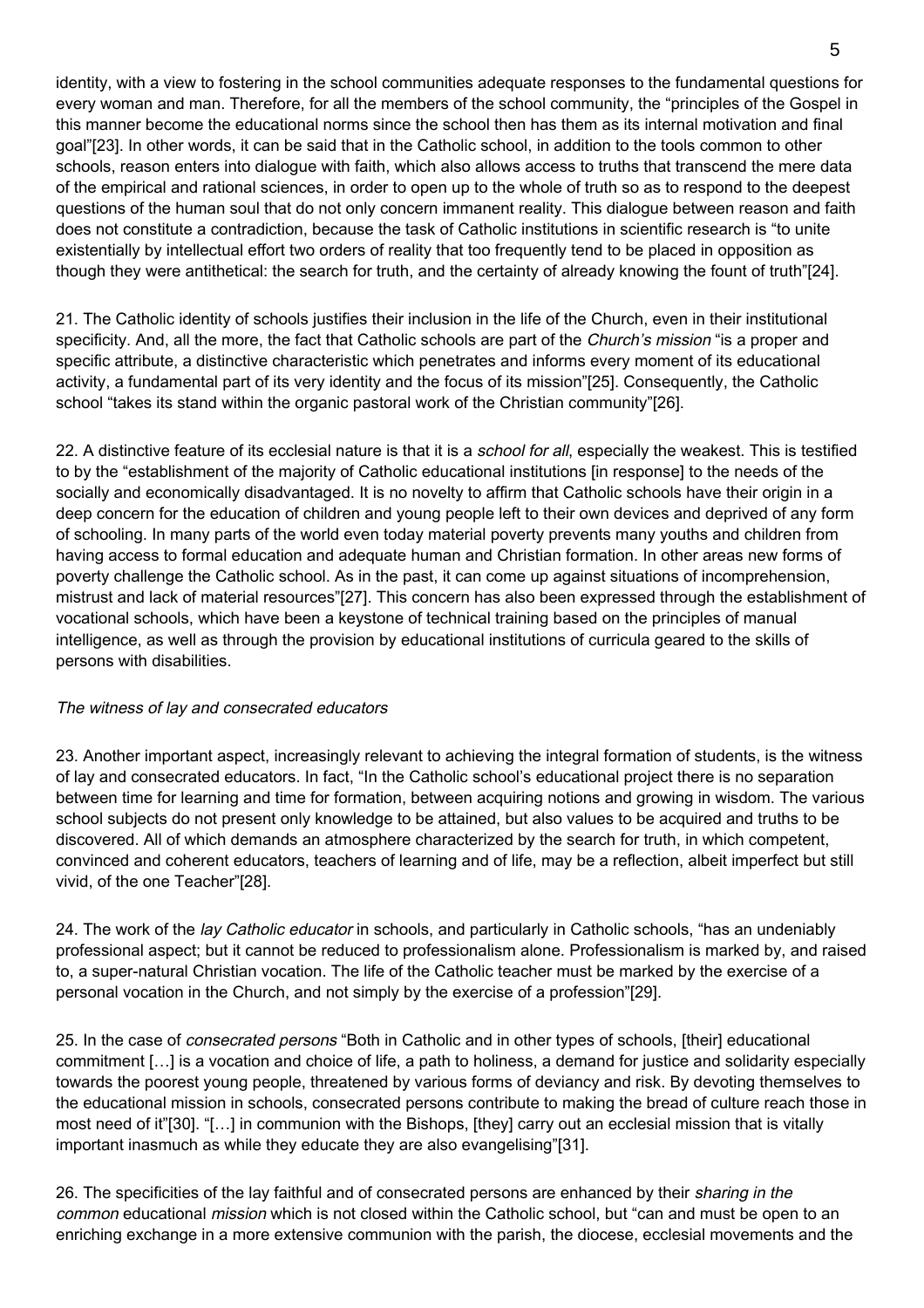universal Church"[32]. In order to educate together, a path of common formation is also necessary, "an initial and permanent project of formation that is able to grasp the educational challenges of the present time and to provide the most effective tools for dealing with them […]. This implies that educators must be willing to learn and develop knowledge and be open to the renewal and updating of methodologies, but open also to spiritual and religious formation and sharing "[33].

#### Educating to dialogue

27. Today's societies are characterised by a multicultural and multireligious composition. In this context, "Education contains a central challenge for the future: to allow various cultural expressions to co-exist and to promote dialogue so as to foster a peaceful society". The history of Catholic schools is characterised by welcoming pupils from different cultural backgrounds and religious affiliations. In this context, "what is required […] is courageous and innovative fidelity to one's own pedagogical vision"[34], which is expressed in the capacity to bear witness, to know and to dialogue with diversity.

28. For the Catholic school, a great responsibility is to bear witness. "The Christian presence must be shown and made clear, that is, it must be visible, tangible and conscious. Today, due to the advanced process of secularization, Catholic schools find themselves in a missionary situation, even in countries with an ancient Christian tradition"[35]. They are called upon to commit to bearing witness through an educational project clearly inspired by the Gospel. "Schools, even Catholic schools, do not demand adherence to the faith, however, they can prepare for it. Through the educational plan it is possible to create the conditions for a person to develop a gift for searching and to be guided in discovering the mystery of his being and of the reality that surrounds him, until he reaches the threshold of the faith. To those who then decide to cross this threshold the necessary means are offered for continuing to deepen their experience of faith"[36].

29. In addition to bearing witness, another educational component of school is knowledge. School has the important task of bringing people into contact with a rich cultural and scientific heritage, preparing them for professional life and fostering mutual understanding. Faced, then, with the continuous technological transformations and the pervasiveness of digital culture, professional expertise needs to be equipped with ever newer skills throughout life in order to respond to the needs of the times without, however, "losing the synthesis between faith, culture and life, which is the keystone of the educational mission"[37]. Knowledge must be supported by means of a solid *permanent formation* that enables teachers and school leaders to be characterised by a marked "ability to create, invent and manage learning environments that provide plentiful opportunities", as well as "to respect students' different intelligences and guide them towards significant and profound learning"[38]. Accompanying pupils in getting to know themselves, their aptitudes and inner resources so that they can make conscious life choices is of no secondary importance.

30. Catholic schools are ecclesial entities. As such they participate "in the evangelizing mission of the Church and [represent] the privileged environment in which Christian education is carried out"[39]. In addition, the Church considers dialogue as a constitutive dimension, as she is rooted precisely in the Trinitarian dynamics of dialogue, in the dialogue between God and human beings and in the dialogue among human beings themselves. Because of its ecclesial nature, the Catholic school shares this element as constitutive of its identity. It must therefore "practise the 'grammar of dialogue', not as a technical expedient, but as a profound way of relating to others"[40]. Dialogue combines attention to one's own identity with the understanding of others and respect for diversity. In this way, the Catholic school becomes "an educating community in which the human person can express themselves and grow in his or her humanity, in a process of relational dialogue, interacting in a constructive way, exercising tolerance, understanding different points of view and creating trust in an atmosphere of authentic harmony. Such a school is truly an educating community, a place of differences living together in harmony"[41]. Pope Francis provided three fundamental guidelines to help dialogue, "the duty to respect one's own identity and that of others, the courage to accept differences, and sincerity of intentions. The duty to respect one's own identity and that of others, because true dialogue cannot be built on ambiguity or a willingness to sacrifice some good for the sake of pleasing others. The courage to accept differences, because those who are different, either culturally or religiously, should not be seen or treated as enemies, but rather welcomed as fellow-travellers, in the genuine conviction that the good of each resides in the good of all. Sincerity of intentions, because dialogue, as an authentic expression of our humanity, is not a strategy for achieving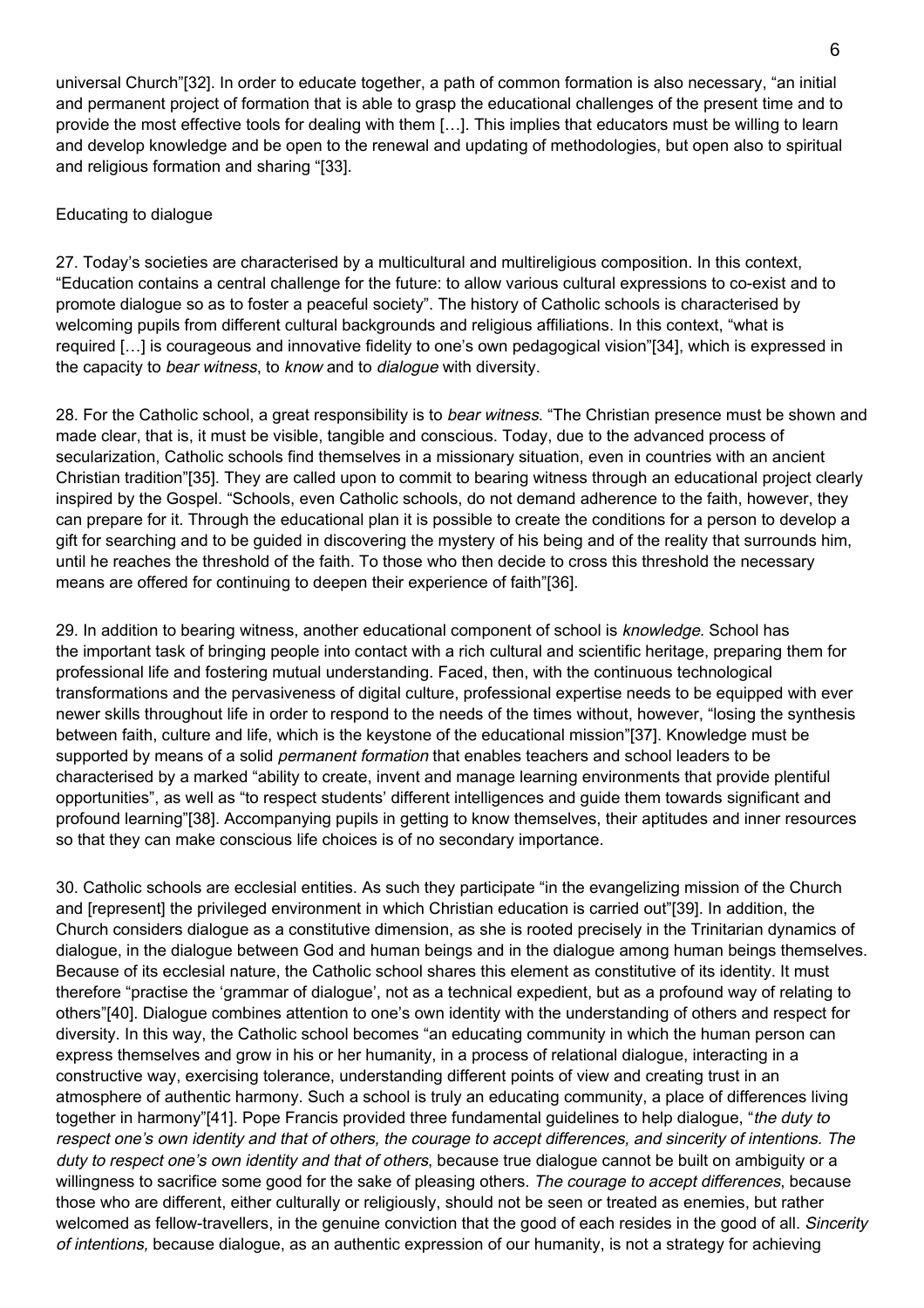#### An education that goes forth

31. In the face of contemporary challenges, echoing the Second Vatican Council, Pope Francis recognises the central value of education. It is part of the wide-ranging pastoral project for a "Church that goes forth", "standing by people at every step of the way", making her presence felt in an education "which teaches critical thinking and encourages the development of mature moral values"[43]. With educational passion, the Pope draws attention to some foundational elements.

#### Education as "movement"

32. Education consists in a polyphony of movements. First of all, it starts with a *team movement*. Everyone collaborates according to their personal talents and responsibilities, contributing to the formation of the younger generations and the construction of the common good. At the same time, education unleashes an ecological movement, since it contributes to the recovery of different levels of balance: inner balance with oneself, solidarity with others, natural balance with all living beings, spiritual balance with God. It also gives rise to an important inclusive movement. Inclusion, which "is an integral part of the Christian salvific message"[44], is not only a property, but also a method of education that brings the excluded and vulnerable closer. Through it, education nurtures a *peacemaking movement* that generates harmony and peace[45].

### A global compact on education

33. These movements converge to counter a widespread *educational emergency*[46]. The latter mainly stems from the breakdown of the "educational compact" among institutions, families and individuals. These tensions also reflect a crisis in the relationship and communication between generations, and a social fragmentation made even more evident by the primacy of indifference. In this context of epochal change, Pope Francis proposes a global compact on education capable of responding to the current "transformation that is not only cultural but also anthropological, creating a new semantics while indiscriminately discarding traditional paradigms"[47].

34. The path of the global compact on education tends to favour interpersonal, real, lived and fraternal relationships. In this way, a long-term project is launched to form people who are willing to put themselves at the educational service of their community. A concrete pedagogy – based on bearing witness, knowledge and dialogue – is a starting point for personal, social and environmental change. For this reason a "broad compact on education is needed, capable of imparting not only technical knowledge, but also and above all human and spiritual wisdom, based on justice" and virtuous behaviour "that can be put into practice"[48].

35. The concrete nature of a global compact on education is also expressed through the harmony of coparticipation. It originates from a deep sense of involvement taking the form of a "platform that allows everyone to be actively involved in this educational task, each one from his or her own specific situation and responsibility"[49]. This invitation takes on great value for religious families with an educational charism, which over the ages have given life to so many educational and training institutions. The difficult situation affecting vocations can be turned into an opportunity to work together, sharing experiences and opening up to mutual recognition. In this way, the common goal is not lost sight of, nor are positive energies wasted, making it possible to "adapt to the needs and challenges of each time and place"[50].

#### Educating to the culture of care

36. This ability to adapt finds its raison d'être in the culture of care. It is born within the "family, the natural and fundamental nucleus of society, in which we learn how to live and relate to others in a spirit of mutual respect"[51]. The family relationship extends to educational institutions, which are called upon "to pass on a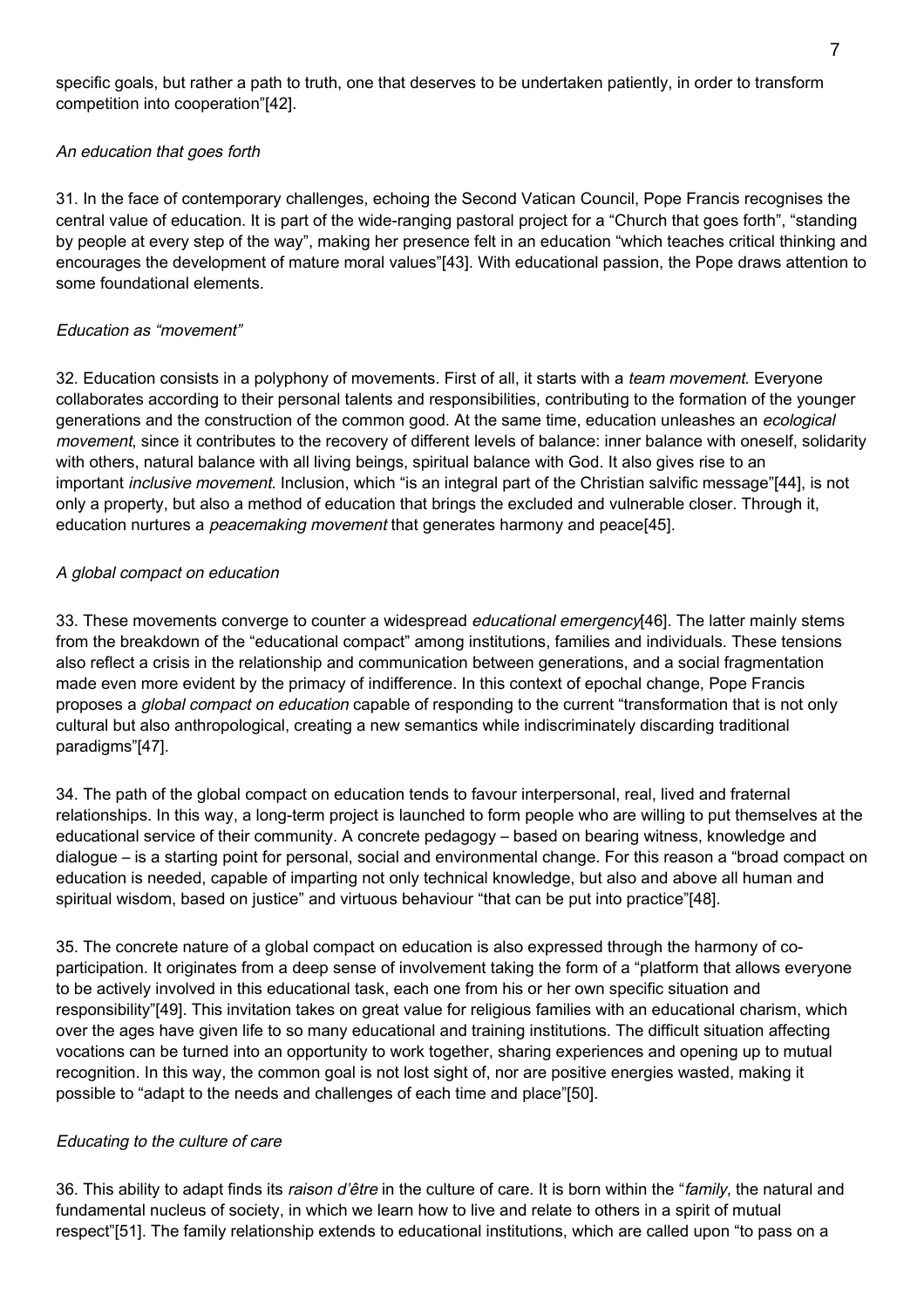system of values based on the recognition of the dignity of each person, each linguistic, ethnic and religious community and each people, as well as the fundamental rights arising from that recognition. Education is one of the pillars of a more just and fraternal society".[52] The culture of care becomes the compass at local and international level to form people dedicated to patient listening, constructive dialogue and mutual understanding[53]. In this way, a "fabric of relationships for the sake of a humanity capable of speaking the language of fraternity"[54] is created.

# CHAPTER II: THE ACTORS RESPONSIBLE FOR PROMOTING AND VERIFYING CATHOLIC IDENTITY

37. "The educational mission is carried out in a spirit of cooperation between various parties – students, parents, teachers, non-teaching personnel and the school management – who form the educational community"[55]. These and other responsible parties[56], who through their work promote and verify educational projects inspired by the Church's teaching on education, act respectively at various levels: at the level of the school itself, at the level of charismatic initiatives among the People of God, at the level of the Church hierarchy.

### The educating school community

### Members of the school community

38. The whole school community is responsible for implementing the school's Catholic educational project as an expression of its ecclesiality and its being a part of the community of the Church. "The fact that in their own individual ways all members of the school community share this Christian vision, makes the school 'Catholic'; principles of the Gospel in this manner become the educational norms since the school then has them as its internal motivation and final goal"[57].

39. Everyone has the obligation to recognise, respect and bear witness to the Catholic identity of the school, officially set out in the educational project. This applies to the teaching staff, the non-teaching personnel and the pupils and their families. At the time of enrolment, both the parents and the student must be made aware of the Catholic school's educational project[58].

40. The educating community is responsible for ensuring respect for the life, dignity and freedom of pupils and other members of the school, putting in place all necessary procedures to promote and protect minors and the most vulnerable. Indeed, it is an integral part of the Catholic school's identity to develop principles and values for the protection of pupils and other members with the consistent punishment of transgressions and offences, strictly applying the norms of canon and civil law [59].

#### Pupils and parents

41. Pupils are active participants in the educational process. As they grow older, they increasingly become the protagonists of their own education. Therefore, not only must they be made responsible for following the educational programme delivered with scientific competence by teachers, but they must also be guided to see beyond the limited horizon of human reality[60]. In fact, every Catholic school helps "pupils to achieve […] an integration of faith and culture"[61].

42. The first persons responsible for education are the *parents*, who have the *natural* right and obligation to educate their children. They have the right to choose the means and institutions through which they can provide for the Catholic education of their children (cf. can. 793 § 1 CIC and can. 627 § 2 CCEO). Catholic parents are also bound by the obligation to provide for the Catholic education of their children.

43. In this regard, schools are of primary help to parents in fulfilling their educational function (cf. can. 796 § 1 CIC and can. 631 § 1 CCEO). Although parents are free to entrust the education of their children to any school of their choice (cf. can. 797 CIC and can. 627 § 3 CCEO), the Church recommends to all the faithful to foster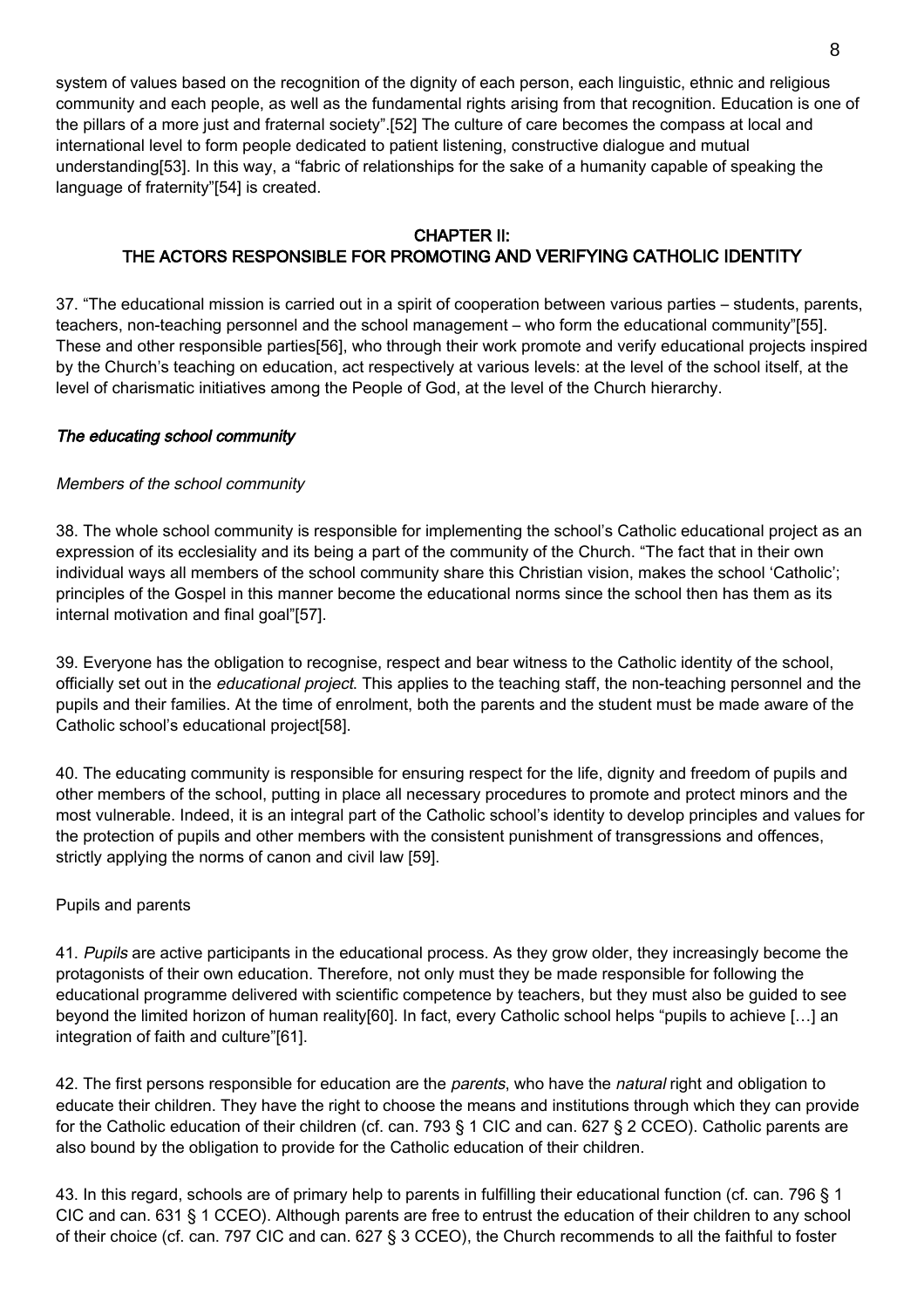Catholic schools and also to assist, according to their means, in establishing and maintaining them (cf. can. 800 § 2 CIC and can. 631 § 1 CCEO).

44. It is necessary for parents to co-operate closely with teachers, getting involved in decision-making processes concerning the school community and their children, and participating in school meetings or associations (cf. can. 796 § 2 CIC and can. 631 § 1 CCEO). In this way, parents not only fulfil their natural educational vocation, but also contribute with their personal faith to the educational plan, especially in the case of a Catholic school.

#### Teachers and administrative personnel

45. Among all the members of the school community, teachers stand out as having a special responsibility for education. Through their teaching-pedagogical skills, as well as by bearing witness through their lives, they allow the Catholic school to realize its formative project. In a Catholic school, in fact, the service of the teacher is an ecclesiastical munus and office (cf. can. 145 CIC and can. 936 §§ 1 and 2 CCEO).

46. Following the doctrine of the Church, it is therefore necessary for the school itself to interpret and establish the necessary criteria for the recruitment of teachers. This principle applies to all recruitments, including that of administrative personnel. The relevant authority, therefore, is required to inform prospective recruits of the Catholic identity of the school and its implications, as well as of their responsibility to promote that identity. If the person being recruited does not comply with the requirements of the Catholic school and its belonging to the Church community, the school is responsible for taking the necessary steps. Dismissal may also be resorted to, taking into account all circumstances on a case-by-case basis.

47. In the formation of the younger generations[62], teachers must be outstanding in correct doctrine and integrity of life (cf. can. 803 § 2 CIC and can. 639 CCEO). Teachers and administrative personnel who belong to other Churches, ecclesial communities or religions, as well as those who do not profess any religious belief, have the obligation to recognise and respect the Catholic character of the school from the moment of their employment. However, it should be borne in mind that the predominant presence of a group of Catholic teachers can ensure the successful implementation of the educational plan developed in keeping with the Catholic identity of the schools.

#### School leaders

48. The educational role of teachers is associated with that of school leaders. "School leaders are more than just managers of an organization. They are true educational leaders when they are the first to take on this responsibility, which is also an ecclesial and pastoral mission rooted in a relationship with the Church's pastors"[63].

49. In accordance with the canonical norms concerning Catholic schools, it is the responsibility of the school leadership to collaborate with the entire school community and in close dialogue with the pastors of the Church. This in order to make explicit, along with the official educational project, the guidelines on the school's educational mission[64]. Indeed, every official act of the school must be in accordance with its Catholic identity, while fully respecting the freedom of each person's conscience[65]. This also applies to the school's curriculum, which "is how the school community makes explicit its goals and objectives, the content of its teaching and the means for communicating it effectively. In the curriculum, the school's cultural and pedagogical identity are made manifest"[66].

50. A further responsibility of the school leadership is the promotion and protection of its ties with the Catholic community, which is realised through communion with the Church hierarchy. Indeed, the "ecclesial nature of Catholic schools, which is inscribed in the very heart of their identity as schools, is the reason for 'the institutional link they keep with the Church hierarchy, which guarantees that the instruction and education be grounded in the principles of the Catholic faith and imparted by teachers of right doctrine and probity of life (cf. can. 803 CIC; can. 632 and 639 CCEO)'"[67].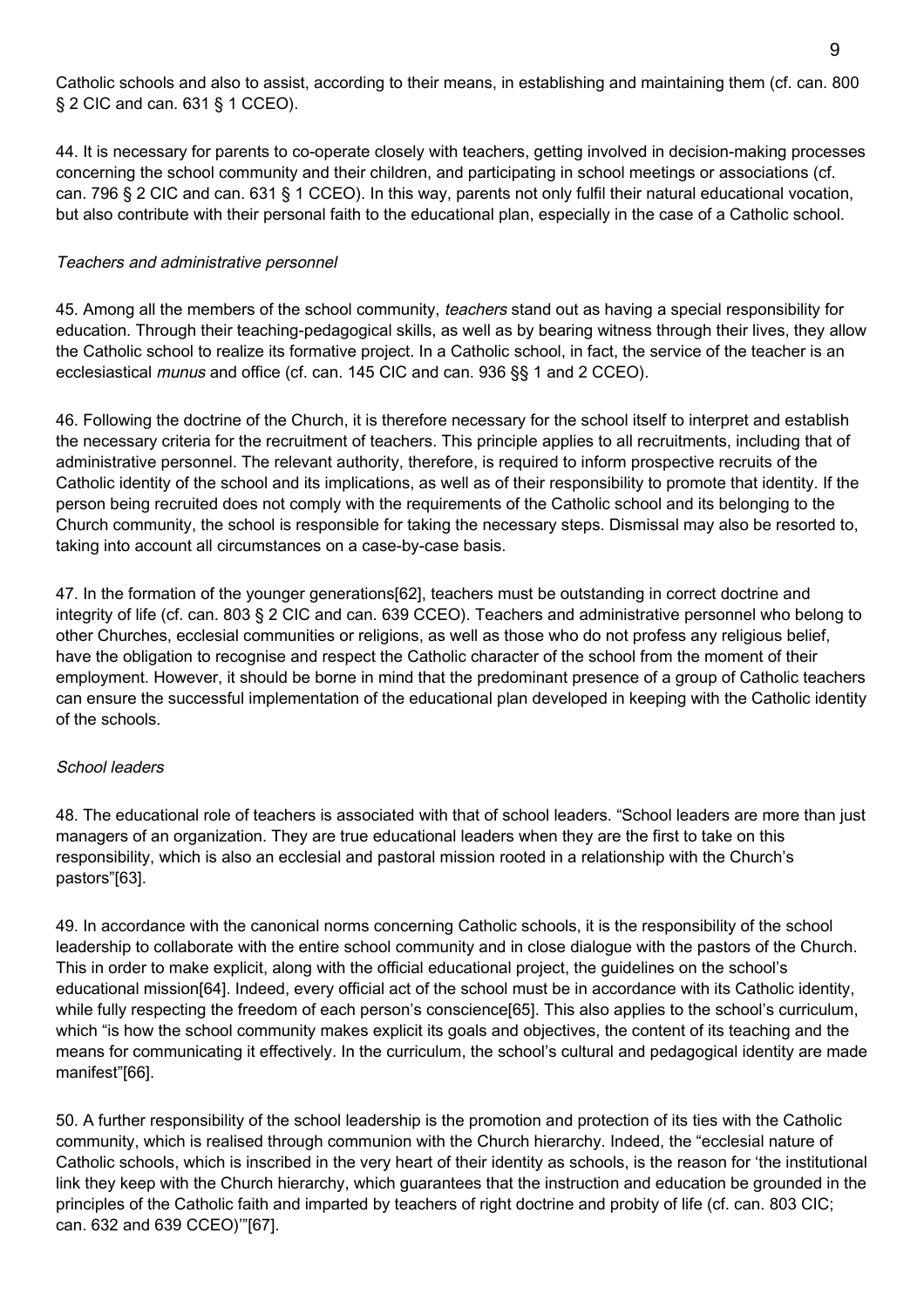51. Therefore, the school leadership has the right and the duty to intervene, always with appropriate, necessary and adequate measures, when teachers or pupils do not comply with the criteria required by the universal, particular or proper law of Catholic schools.

#### Educational charisms in the Church

#### Institutional expression of the charism

52. In the course of the Church's history, various realities have contributed to the establishment of Catholic schools. In particular, in the various Institutes of Consecrated Life and Societies of Apostolic Life, inspired by their founders, consecratedpersons have established Catholic schools and are still effectively present in the educational sector.

53. More recently, by virtue of their baptismal vocation, also the lay faithful, individually or united in associations of the faithful, whether private (cf. can. 321-329 CIC and can. 573 § 2 CCEO) or public (cf. can. 312-320 CIC and can. 573-583 CCEO), have taken the initiative to establish and direct Catholic schools. There are also school institutions established and directed jointly by the lay faithful, consecrated persons and clerics. The Spirit of God never ceases to bring forth various gifts in the Church and to inspire vocations in the People of God to exercise the apostolate of educating the young.

#### The definition of "Catholic" school

54. The apostolate of the lay faithful, consecrated persons and clerics in schools is an authentic ecclesial apostolate. It is a service that requires unity and communion with the Church in order to define the school as "Catholic" at all levels, from the school management to the school leadership and teachers.

55. Unity and communion with the Catholic Church exist de facto when the school is directed by a public juridic person, as for example in the case of an Institute of Consecrated Life, and consequently the school is considered ipso iure a "Catholic school" (cf. can. 803 § 1 CIC).

56. When a school is directed by an individual faithful or by a private association of the faithful, in order for it to be defined as a "Catholic school", recognition by ecclesiastical authority is required, that is, as a rule, by the competent diocesan/eparchial Bishop, the Patriarch, the Major Archbishop and the Metropolitan of the Metropolitan Church *sui iuris* or by the Holy See (cf. can. 803 § 1;3 CIC and can. 632 CCEO). Every apostolate of the faithful is always to be exercised in communion with the Church, manifested in the bonds of the profession of faith, the sacraments and ecclesiastical government (cf. can. 205 CIC and can. 8 CCEO). Therefore, it is necessary for every educational apostolate of Christian inspiration to obtain concrete recognition on the part of the competent ecclesiastical authority. In this way, the faithful are guaranteed that the school of their choice provides a Catholic education (cf. canons 794 § 2; 800 § 2 CIC and canons 628 § 2; 631 § 1 CCEO). In this, canon 803 § 3 CIC and canon 632 CCEO also state that no Institute, although in fact Catholic, is to bear the name of "Catholic school" without the consent of the competent ecclesiastical authority. Furthermore, canon 216 CIC and canon 19 CCEO recall that no initiative can claim the title "Catholic" without the consent of the competent ecclesiastical authority.

57. The educational apostolate should also be understood in the sense that, unless a school has been formally recognized as Catholic, it cannot present itself as such in order to avoid the official recognition procedure set out in canon 803 CIC and canon 632 CCEO. This would prevent ascertaining that the objective criteria are actually met. It will therefore be the duty of the diocesan/eparchial Bishop to accompany such initiatives and, in the case of a *de facto* Catholic institution, to invite it to apply for recognition as such as an expression of visible communion with the Church.

58. In cases where the term "Catholic" is used illegitimately or is aimed at giving the impression that the school is in communion with the Church, it is the responsibility of the competent diocesan/eparchial Bishop, having heard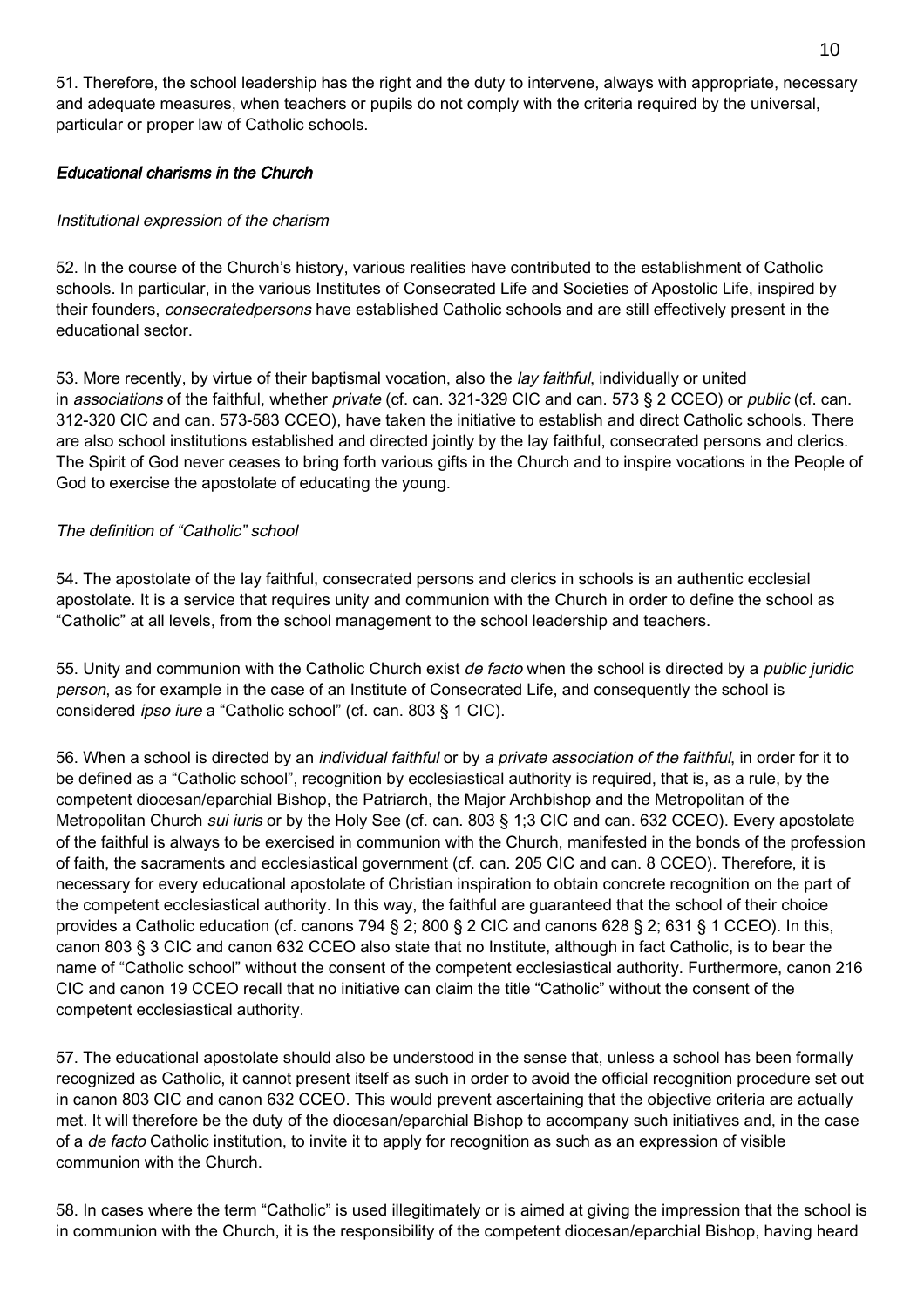the school management and leadership and after examining the individual case, to state in writing and, should he deem it appropriate, also publicly with the aim of alerting the faithful, that this is not a Catholic school recognised and recommended by the Church.

The service of ecclesiastical authority

### The diocesan/eparchial Bishop

59. The diocesan/eparchial Bishop plays a central role in discerning the "Catholic" identity of a school. According to John Paul II: "The Bishop is the father and pastor of the particular Church in its entirety. It is his task to discern and respect individual charisms, and to promote and coordinate them"[68]. This competence to organize the various charisms in the particular Church translates, among other things, into certain specific actions.

a) It is up to the diocesan/eparchial Bishop to carry out the necessary *discernment and recognition* of educational institutions established by the faithful (cf. can. 803 § 1; 3 CIC and can. 632 CCEO).

b) It is the task of the diocesan/eparchial Bishop to discern and give *ecclesial recognition to the charism* of the educational apostolate with regard to the act of erecting a public juridic person of diocesan/eparchial right (cf. can. 312 § 1, 3°; 313; 579; 634 § 1 CIC and can. 575 § 1, 1°; 573 § 1; 423; 435; 506; 556 and 566 CCEO), whereby a school directed by it is *ipso iure* a "Catholic school" (cf. can. 803 § 1 CIC).

c) The explicit written consent of the diocesan/eparchial Bishop is required for the establishment of Catholic schools in his territory by Institutes of Consecrated Life or Societies of Apostolic Life, whether of diocesan/eparchial, patriarchal/or pontifical right (cf. can. 801 CIC and canons 437 § 2; 509 § 2; 556; 566 CCEO). This written consent is also required for any other public juridic person wishing to establish a Catholic school.

d) It is the right and duty of the diocesan/eparchial Bishop to ensure that the rules of universal and particular law on Catholic schools are applied.

e) It is the right and duty of the diocesan/eparchial Bishop to *issue prescripts* concerning the general organisation of Catholic schools in his diocese. These prescripts, which are inspired by the Magisterium and the discipline of the Church, must respect the autonomy regarding the internal direction of the school and are also valid for schools which are directed by public juridic persons, above all by the religious, or when they are managed by the lay faithful (cf. can. 806 § 1 CIC and can. 638 § 1 CCEO). In these prescripts, the diocesan/eparchial Bishop can also establish that the statutes or curricula of Catholic schools are subject to his approval, taking into account binding civil laws[69]. If the diocesan/eparchial Bishop ascertains violations of Church doctrine or of discipline, he must request the school governing authorities, such as the Major Superior of the Institute of Consecrated Life which runs the school or the management of the school itself, to correct them. After warning the religious Superior in vain, the Bishop himself can make provisions of his own authority (cf. can. 683 § 2 CIC and can. 415 § 4 CCEO).

f) It is the right and duty of the diocesan/eparchial Bishop to *visit* all the Catholic schools in his diocese, including those established or directed by Institutes of Consecrated Life, Societies of Apostolic Life or other public or private associations, whether of diocesan/eparchial right or of patriarchal or pontifical right (cf. can. 806 § 1 CIC and can. 638 § 1 CCEO). The Bishop is required to visit them at least every five years, personally or, if he is legitimately impeded, through the coadjutor Bishop or the auxiliary or the Vicar general or episcopal Vicar/Protosyncellus or Syncellus, or some other presbyter (cf. can. 396 § 1 CIC and can. 205 § 1 CCEO). It is advisable for the Visitor to take both clerics and lay persons as companions, people who are truly experts in the various aspects of Catholic education. The visitation should concern different areas: the quality of the curricula, so that "the instruction which is given in them is at least as academically distinguished as that in the other schools of the area" (can. 806 § 2 CIC); the ecclesiality of the school which is manifested in its communion with the particular and universal Church; the pastoral activity of the school and its relationship with the parish; the conformity of the educational project of the school with the doctrine and discipline of the Church; the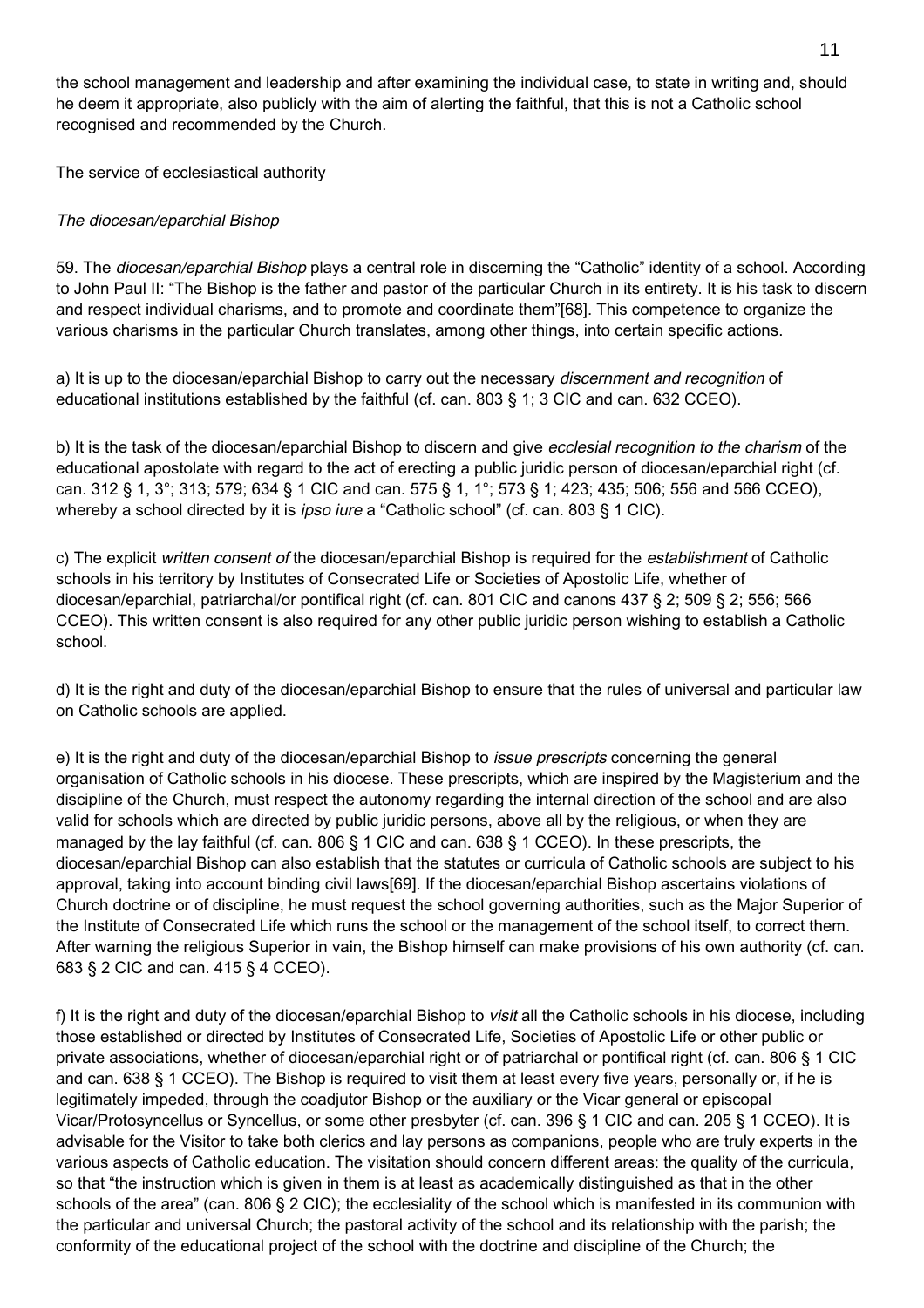administration of the temporal goods of the school (cf. canons 305; 323; 325; 1276 § 1 CIC and canons 577 and 1022 § 1 CCEO). The visitation can be divided into three phases: the preparatory phase, in which the visitor asks the school to draft a report on its current state; the visitation proper, after which the visitor describes in a report the situation found during the visitation and issues, in an authoritative way, any provisions or recommendations; the third phase, in which the school implements any provisions or recommendations on the basis of the visitor's report.

g) It is the right and duty of the diocesan/eparchial Bishop to watch over all Catholic schools in his diocese/eparchy, including those founded or directed by Institutes of Consecrated Life, Societies of Apostolic Life or other public or private associations, whether of diocesan/eparchial right or of pontifical/patriarchal right (cf. can. 806 § 1 CIC and 638 § 1 CCEO). Although the privileged locus for the diocesan/eparchial Bishop to exercise his right of vigilance is during the canonical visitation, he can intervene whenever he considers it appropriate, and he must do so whenever the Catholic identity of a school situated in his diocese/eparchy is seriously affected. If the school depends on a public juridic person of pontifical/patriarchal right, should the diocesan/eparchial Bishop, who is responsible for pastoral life in his diocese/eparchy, become aware that facts contrary to doctrine, morals or ecclesial discipline are taking place in the school, he shall alert the competent Moderator for the latter to take action[70]. Should the competent authority fail to do so, the diocesan/eparchial Bishop may appeal to the Congregation for Catholic Education, without prejudice to his obligation to take measures directly in the most serious or urgent cases.

h) It is the right of the local eparchial Bishop/ordinary to appoint or at least approve teachers of religion for his diocese/eparchy, and likewise, if reasons of religion or morals require it, to remove them or to demand that they be removed (cf. can. 805 CIC and can. 636 § 2 CCEO).

i) Since all teachers participate in the ecclesial mission, the diocesan/eparchial Bishop may also remove a teacher in the case of a Catholic school run by the diocese/eparchy. In other cases, he may require that a teacher be removed if the conditions for his or her appointment are no longer met. The Bishop must make explicit the reasons and decisive evidence which justify a possible removal (cf. canons 50; 51 CIC and canons 1517 § 1; 1519 § 2 CCEO), always respecting the teacher's right of defence and giving him or her the possibility of defending him or herself in writing, also with the help of an advocate expert in canon law (cf. can. 1483 CIC and can. 1141 CCEO). The diocesan/eparchial Bishop must also show in his decision that no other adequate, necessary and proportionate means are available to enable the teacher to continue with his or her service in accordance with the ecclesial mission of the school.

#### Parishes and the parish priest

60. At the level of the particular Church it frequently happens that Catholic schools are under the direct management of the diocese/eparchy or that of the *parishes* as public juridic persons, represented by their *parish* priests. In this case the hierarchy of the Church not only exercises its duty of vigilance over Catholic schools, but can also be directly involved in their establishment and direction.

#### Dialogue among the Bishop, consecrated women and men, and the laity

61. In addition to purely juridical aspects, as pastor of the particular Church, the diocesan/eparchial Bishop should enter into dialogue with all those who collaborate in the educational mission of Catholic schools. To this end, the Second Vatican Council recommended that "at stated times and as often as it is deemed opportune, Bishops and religious Superiors should meet to discuss those affairs which pertain to the apostolate in their territory"[71]. "Constant dialogue between Superiors of Institutes of Consecrated Life and Societies of Apostolic Life and Bishops is most valuable in order to promote mutual understanding, which is the necessary precondition for effective cooperation, especially in pastoral matters. Thanks to regular contacts of this kind, Superiors, both men and women, can inform Bishops about the apostolic undertakings which they are planning in Dioceses/[eparchies], in order to agree on the necessary practical arrangements"[72].

62. In mutual exchange and trusting conversation many problems can be solved without the Bishop having to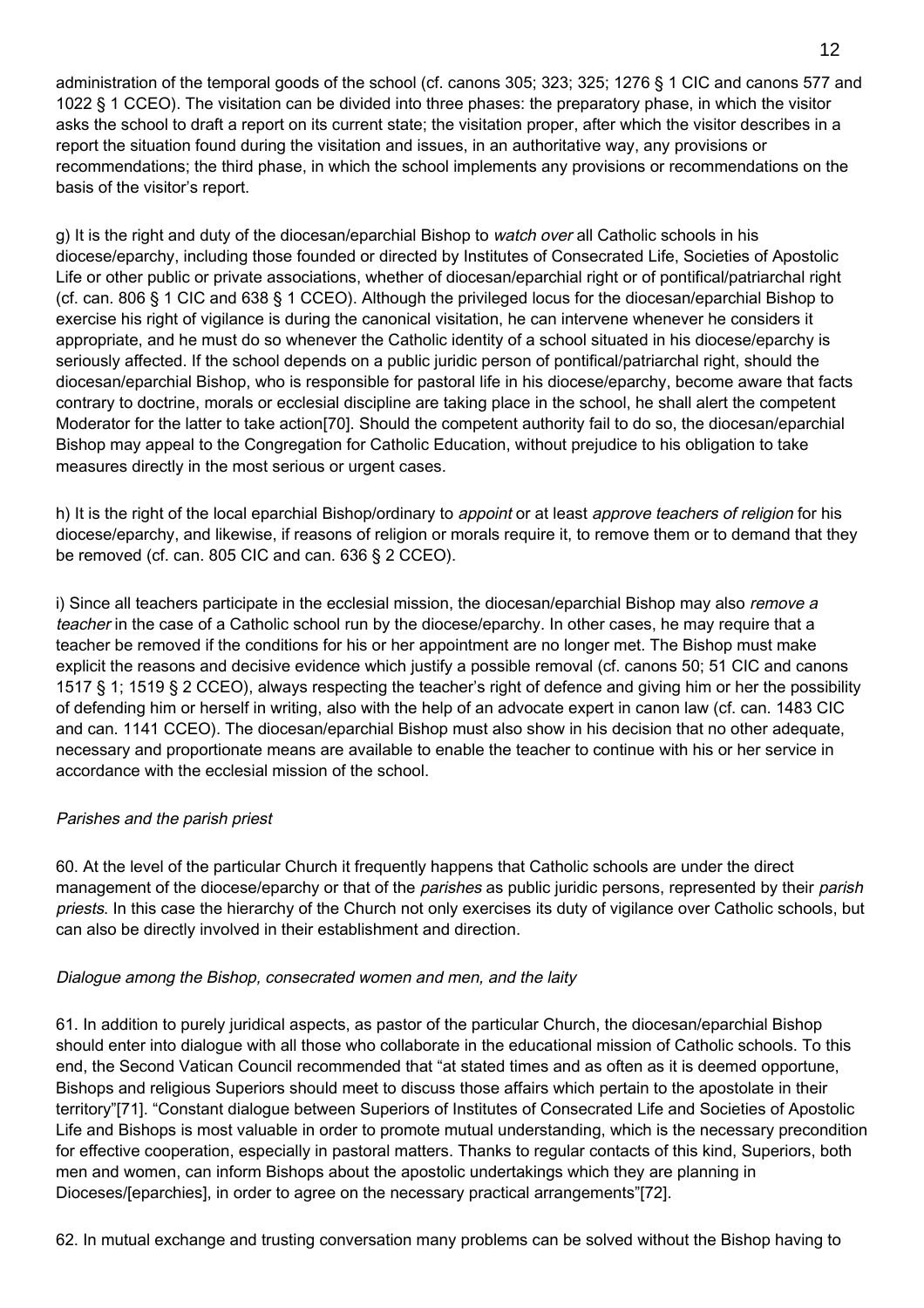formally intervene. This regular exchange, for which the diocesan/eparchial Bishop is responsible, should also take place with all others who are responsible for Catholic schools in a particular Church, such as the Moderators of public juridic persons or the faithful who direct their own Catholic school as an apostolate. Likewise, the Bishop is obliged to maintain an ongoing dialogue with the schools themselves, especially with school leaders, teachers and pupils.

### The Episcopal Conference, the Synod of Bishops or the Council of Hierarchs

63. The Episcopal Conference, the Synod of Bishops or the Council of Hierarchs have competence with regard to Catholic schools and, in general, to education in all kinds of schools, especially religious education. In particular, it is up to the Episcopal Conference, the Synod of Bishops or the Council of Hierarchs to issue *general norms* in this regard (cf. can. 804 § 1 CIC). Episcopal Conferences are especially recommended to apply to the local context by means of a general decree[73] the principles of the promotion and verification of the identity of Catholic schools, illustrated in general terms in this Instruction. Furthermore, it is necessary to enforce canonical norms in the light of the respective state legal system.

64. The Episcopal Conferences, the Synod of Bishops or the Council of Hierarchs which is responsible for Catholic schools must also take into account their planning in the territory, in order to provide for both the preservation and the progress of the schools. In addition, the Episcopal Conferences, the Synod of Bishops or the Council of Hierarchs will seek to promote the support of dioceses/eparchies with financial means to those in need for the maintenance and development of Catholic schools. A common reserve fund could also be set up at the Episcopal Conference, the Synod of Bishops or the Council of Hierarchs. To this end it is recommended that the Episcopal Conference, the Synod of Bishops or the Council of Hierarchs establish a Commission for Schools and Education, assisted by a Commission of experts.

#### The Apostolic See

65. The Holy See has a subsidiary responsibility for Catholic schools. In a general way, the Roman Pontiff has entrusted the Congregation for Catholic Education with the task of making "every effort to see that the fundamental principles of Catholic education as set out by the magisterium of the Church be ever more deeply researched, championed, and known by the people of God"[74]. This Congregation has published numerous documents with the aim of guiding Catholic schools in the fulfilment of their mission[75].

66. In addition, the Congregation "sets the norms by which Catholic schools are governed. It is available to diocesan/eparchial Bishops so that, wherever possible, Catholic schools be established and fostered with the utmost care, and that in every school appropriate undertakings bring catechetical instruction and pastoral care to the Christian pupils"[76]. This juridical competence concerning Catholic schools also includes, in a subsidiary way, the exercise of supreme moderation over them, in the name of the Roman Pontiff. This is manifested in a concrete way when petitions and requests are addressed to the Apostolic See, which the Congregation examines[77]. It also examines appeals presented in accordance with the norms of law in order to claim rights and legitimate interests (cf. can. 1732-1739 CIC and can. 996-1006 CCEO). This competence is also manifested when the Congregation exercises its power directly over an individual school, which may occur specifically when the school is under the direction of a public juridic person of pontifical right.

# CHAPTER III: SOME CRITICAL ASPECTS

67. The Congregation for Catholic Education notes that in the appeals lodged, very often there is a conflicting perception of the Catholic identity of educational institutions. This often stems from the interpretation, which is not always correct, of the term "Catholic" and from the lack of clarity regarding competences and legislation.

#### Divergent interpretations of the term "Catholic"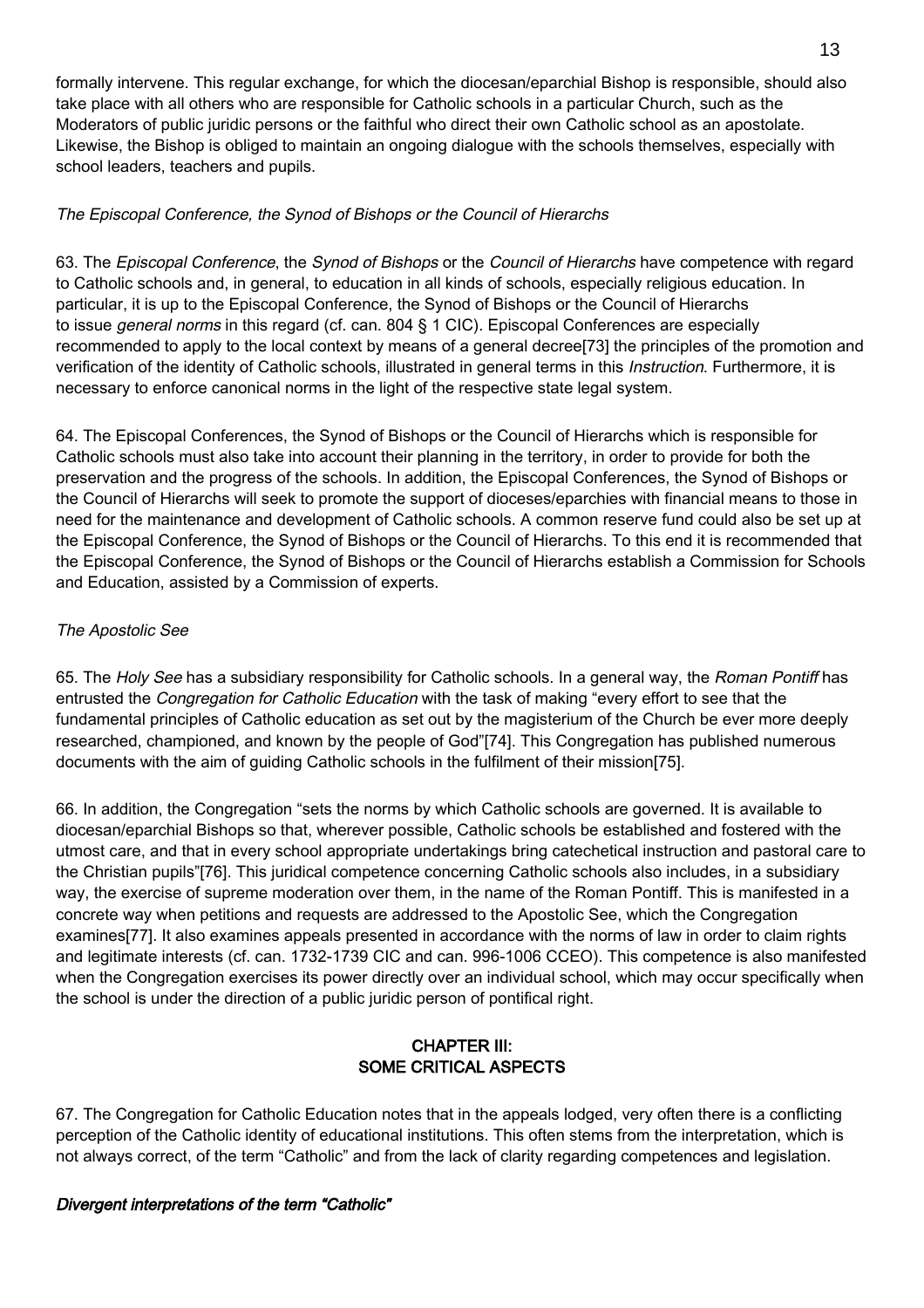68. The basic problem lies in the concrete application of the term "Catholic", a complex word that is not easily expressed by means of exclusively legal, formal and doctrinal criteria. The causes of tensions are mainly the result on the one hand of a reductive or purely formal interpretation, and on the other of a vague or narrow understanding of Catholic identity.

#### Reductive view

69. The specific charism with which Catholic identity is lived out does not justify a reductive interpretation of catholicity that explicitly or de facto excludes essential principles, dimensions and requirements of the Catholic faith. Moreover, catholicity cannot be attributed only to certain spheres or to certain persons, such as liturgical, spiritual or social occasions, or to the function of the school chaplain, religion teachers or the school headmaster. This would contradict the responsibility of the school community as a whole and of each of its members[78]. Moreover, by underscoring this responsibility we do not intend to introduce a "perfectly egalitarian society", nor any moral or disciplinary perfectionism that would be hard to judge.

# Formal or charismatic view

70. According to a formal interpretation, Catholic identity is expressed through a "Decree" issued by the competent ecclesiastical authority, which grants legal status, recognises property and governance according to canonical norms, also granting the possibility of civil legal status in the State where the institution is established. This identity is guaranteed by means of control and certification by the competent ecclesiastical authority, with the possibility of appealing to the Holy See in the event of conflict.

71. In addition to the definitions of exclusively juridical nature, there are others according to which what counts above all is the "Catholic spirit", the "Christian inspiration" or the "charismatic" fulfilment, terms which are poorly defined, hardly concrete and seldom verifiable in reality. According to these interpretations, neither the application of canonical norms nor the recognition of legitimate hierarchical authority are considered necessary. If this were to be the case, it would only be of "symbolic" value and therefore hardly effective. Sometimes, in the case of educational institutions established and/or directed by Religious Orders, Institutes of Consecrated Life, Societies of Apostolic Life or charismatic groups, there is an imbalance between the charism and ecclesial belonging. In some situations, any reference to the term "Catholic" is avoided, choosing alternative juridical terminology.

# "Narrow" view

72. Another reason for conflicting interpretations is represented by the "narrow" Catholic school model. In such schools there is no room for those who are not "totally" Catholic. This approach contradicts the vision of an "open" Catholic school that intends to apply to the educational sphere the model of a "Church which goes forth"[79], in dialogue with everyone. We must not lose our missionary impetus to confine ourselves on an island, and at the same time we need the courage to bear witness to a Catholic "culture", that is, universal, cultivating a healthy awareness of our own Christian identity.

# Clarity of competences and legislation

73. Sometimes critical situations around Catholic identity arise out of a lack of clarity about competences and legislation. In these cases, it is necessary first of all to maintain a fair balance of competences, in accordance with the principle of subsidiarity. This principle is based on the responsibility of each individual before God and distinguishes between the diversity and complementarity of competences. Everyone's responsibility is also assisted by suitable tools which – through the exercise of self-assessment and subsequent exchanges with "external experts" – help each person to be a protagonist in the educational project. These tools also help to establish, participate in and promote ecclesial unity, as well as various forms of associations and bodies at regional, national and international level that are capable of creating a community in the Catholic educational sphere. Moreover, there should be no lack of mutual trust between the various leaders, in order to promote a more tranquil and serene cooperation favourable to the educational mission. An aptitude for dialogue and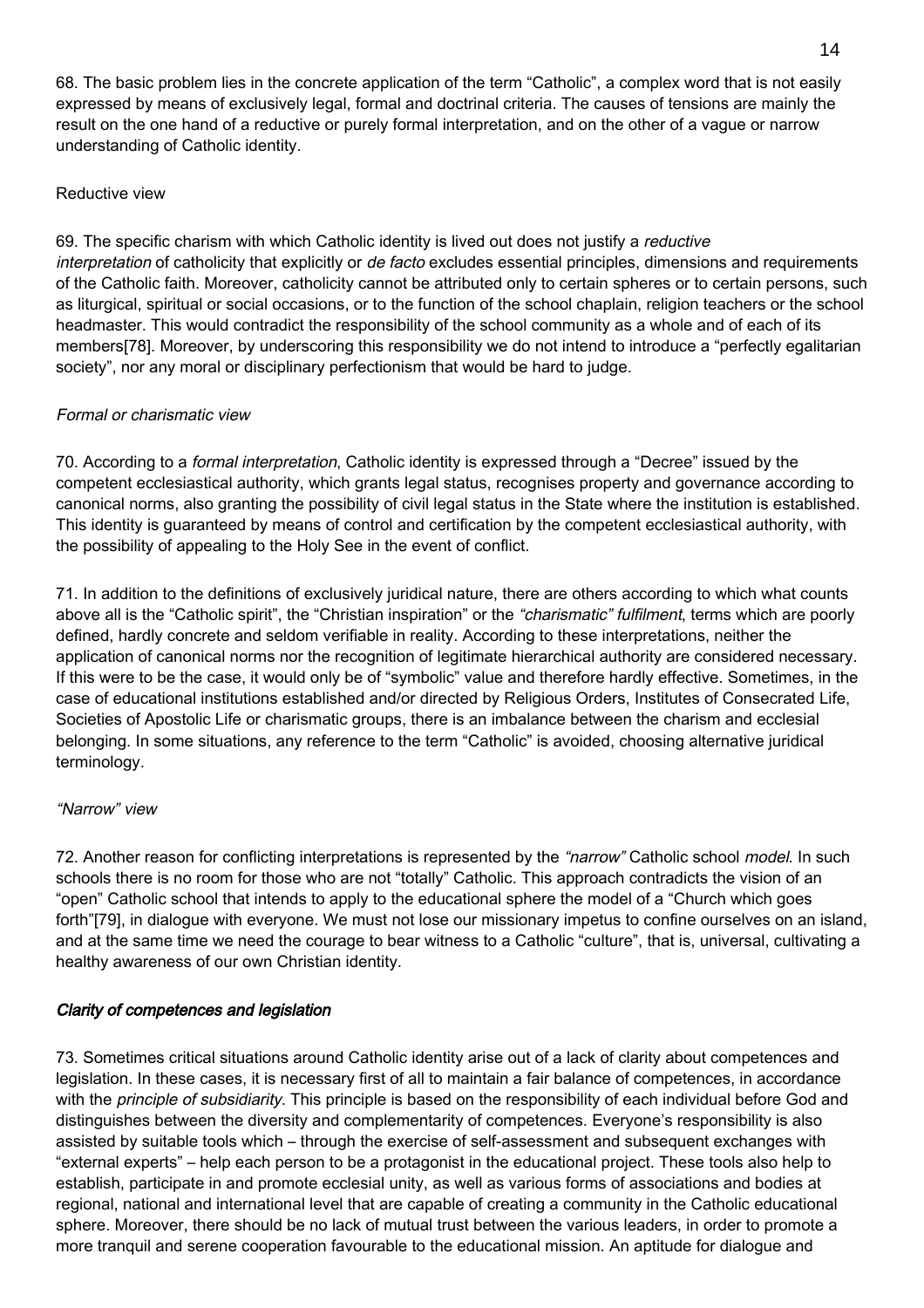communion undoubtedly contribute to this end.

74. Statutes play an important role in ensuring the necessary clarity. Sometimes they are not up to date; they do not clearly illustrate competences or new procedures; they are designed too rigidly to the point of regulating general situations without leaving room for discernment or possible solutions that can only be found at local level.

75. The legal and competence issue affecting Catholic educational institutions also arise as a result of the double regulatory framework: canonical and state-civil. Because of the different aims of the relevant legislation, it may happen that the State imposes on Catholic institutions, operating in the public sphere, unbefitting behaviours that cast doubt on the doctrinal and disciplinary credibility of the Church. Sometimes public opinion also makes solutions in line with the principles of Catholic morality almost impossible.

76. Through the Regulations issued at national level (by the Episcopal Conferences, the Synod of Bishops or the Council of Hierarchs) and the enforcement Statutes drawn up from a canonical and civil-law point of view, it is advisable to make available all the elements necessary to overcome conflicts concerning the interpretation and the application of the two legislative systems. For its part, Canon Law, based on the fundamental principle of the salvation of souls (can.1752 CIC), provides various solutions to guarantee communion between the parties involved in the educational mission, and acts as a barrier to the scandal of the breakup of the Church's internal unity, the inability to promote dialogue among her members, and the exposure of conflicts in state courts and the mass media.

77. In addition, for the sake of clarity, Catholic schools must have either a mission statement or a code of conduct. These are instruments for institutional and professional quality assurance. They must therefore be legally reinforced by means of employment contracts or other contractual declarations by those involved having clear legal value. It is acknowledged that in many countries civil law bars "discrimination" on the basis of religion, sexual orientation and other aspects of private life. At the same time, educational institutions are granted the possibility to draw up a profile of values and a code of conduct. When these values and behaviours are not respected by those concerned, the latter can be sanctioned for lack of professional honesty in failing to comply with the terms set out in the related contracts and institutional quidelines.

78. In addition, beyond purely legal norms, other instruments more suited in promoting individual responsibility to the benefit of the identity of the institution often appear to be more effective. By way of example: individual and collective self-assessment procedures within the institution, guidelines on desired quality standards, permanent formation courses and the promotion and strengthening of professional skills, incentives and rewards, and the collection, documentation and study of good practices. On the part of those who exercise responsibility in the Church, it will be more effective than any other attitude and measure to create a climate and behaviour expressing benevolence and trust towards all members of the educational community as manifestations of Christian virtues.

#### Some sensitive issues and areas

79. There are situations in educational life that require great attention and sensitivity to resolve any tensions and conflicts that may arise. First of all, the choice of teaching, non-teaching and direction personnel. Taking into account the different contexts and possibilities, it is necessary to formulate clear criteria for discernment regarding the professional qualities, adherence to the Church's doctrine, and consistency in the Christian life of the candidates.

80. Conflicts also occur in the disciplinary and/or doctrinal field. These situations can bring discredit to the Catholic institution and scandal in the community. Therefore, they cannot be underestimated both in terms of the nature of the conflict and the repercussions within and outside the school. Discernment must begin in the local church context, bearing in mind the canonical principles of graduality and proportionality of any remedial measures to be taken. Dismissal should be the last resort, legitimately taken after all other remedial attempts have failed.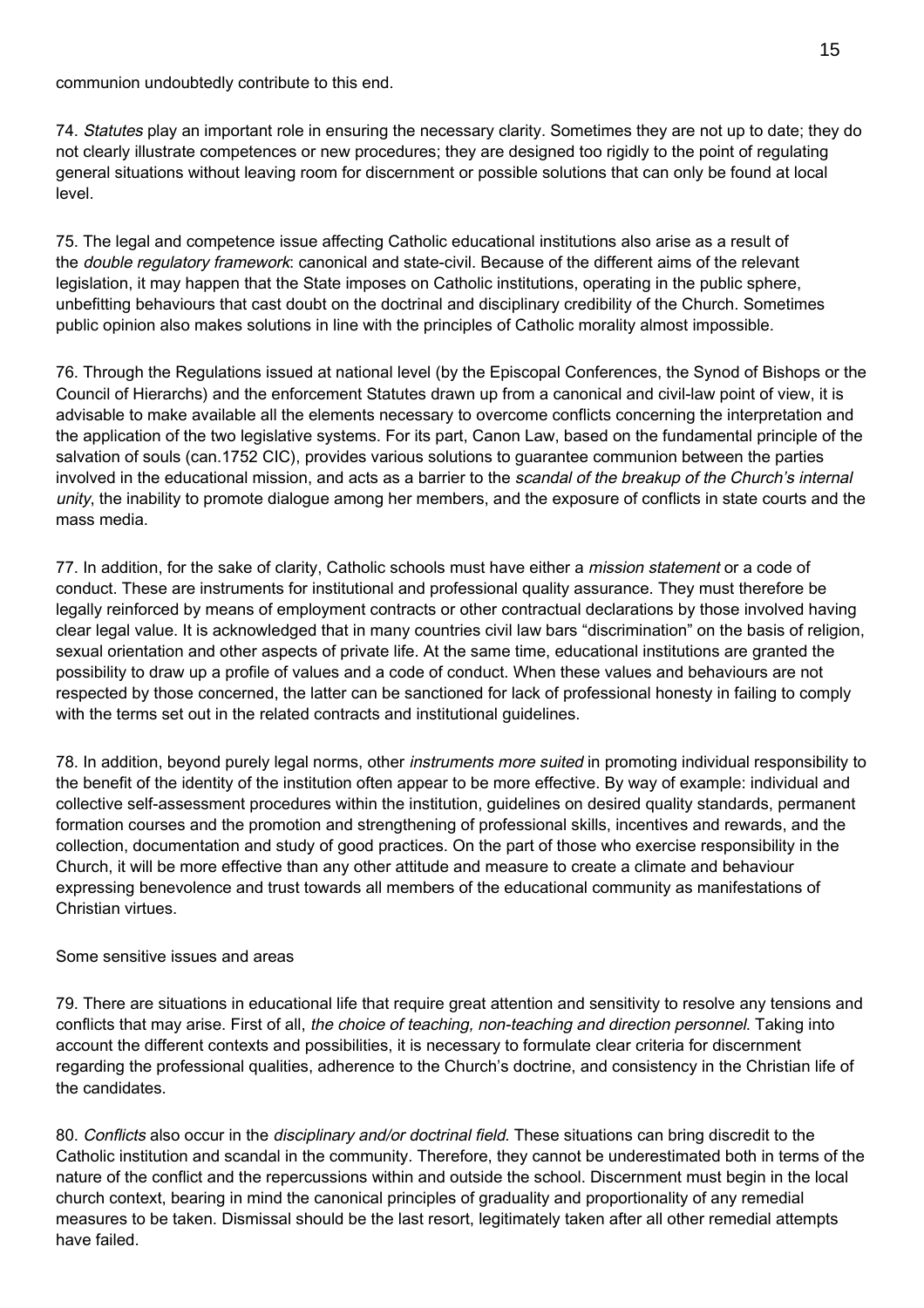81. There are also cases in which State laws impose choices that conflict with religious freedom and the very Catholic identity of a school. While respecting the different spheres, there is a need for reasonable defence of the rights of Catholics and their schools both through dialogue with State authorities and through recourse to the courts having jurisdiction in these matters.

82. Problems can arise within the local Church as a result of differences of opinions among the members of the community (Bishop, parish priest, consecrated persons, parents, school leaders, associations, etc.) concerning the viability of the school, its financial sustainability and its position in the face of new educational challenges. Once again, dialogue and walking together are the main way to resolve these problems, while also keeping in mind the hierarchical nature of the Church and respecting the different competences.

83. A problem that always causes conflicting reactions is the *closure* or change of the legal structure of a Catholic school due to management difficulties. This problem should not be solved in the first instance by considering the financial value of buildings and property with a view to selling them, or by transferring management to bodies that are distant from the principles of Catholic education in order to create a source of financial profit. In fact, the temporal goods of the Church have among their proper purposes works of the apostolate and charity, especially at the service of the poor (cf. can. 1254 § 2 CIC and can. 1007 CCEO). Therefore, in the case of a diocesan/eparchial or parochial school, it is the responsibility of the Bishop to consult with all those concerned in order to evaluate every possible solution to safeguard the continuity of the educational service. In the case of educational institutions run by religious or lay people, before closure or alienation, it is highly desirable to consult the Bishop and to find, together with the educating community, viable ways of continuing to offer their precious mission.

### Encounter and convergence to consolidate Catholic identity

84. Catholic identity should be a place of encounter, a tool promoting the convergence of ideas and actions. In this way, different perspectives become a resource and a foundational principle for the development of methodologies suitable to solve possible critical issues and find shared solutions.

85. The echo of this attitude resounds already in the first encyclical of John XXIII, where it is stated that "The Catholic Church [...] leaves many questions open to [...] discussion"[80]. In this sense, whether a case necessarily requires direct intervention on the part of the church authority must make the object of careful consideration, since "the common saying, expressed in various ways and attributed to various authors, must be recalled with approval: "in essentials, unity; in doubtful matters, liberty; in all things, charity"[81].

#### Being builders of unity

86. In this perspective, for the Church of today, Pope Francis relaunches some principles of the social doctrine and invites us to find viable ways in the educational field, so that, in the case of possible tensions, the willingness to reach better results prevails[82]. In the presence of certain attitudes that do not lead to the resolution of disputes, the Pope proposes the high road of *unity over conflict*: "When conflict arises, some people simply look at it and go their way as if nothing happened; they wash their hands of it and get on with their lives. Others embrace it in such a way that they become its prisoners; they lose their bearings, project onto institutions their own confusion and dissatisfaction and thus make unity impossible. But there is also a third way, and it is the best way to deal with conflict. It is the willingness to face conflict head on, to resolve it and to make it a link in the chain of a new process. 'Blessed are the peacemakers!'(Mt 5:9)"[83].

87. Even in the most serious conflicts, the unity of lived faith based on the Gospel remains the guiding compass. In this framework, doors are open to a true culture of dialogue through *inclusive and permanent communication*. Dialogue and communication practices within the educational community of the local and universal Church must be established, promoted and practised even before any tensions arise. They are to be protected and cultivated even during conflicts, and if necessary re-established. The role of direct and internal communication cannot be replaced by unconnected persons, institutions, mass media and public opinion. A strategy of communication and communion is needed in order to avoid the risk that in cases of conflict other people, who are often neither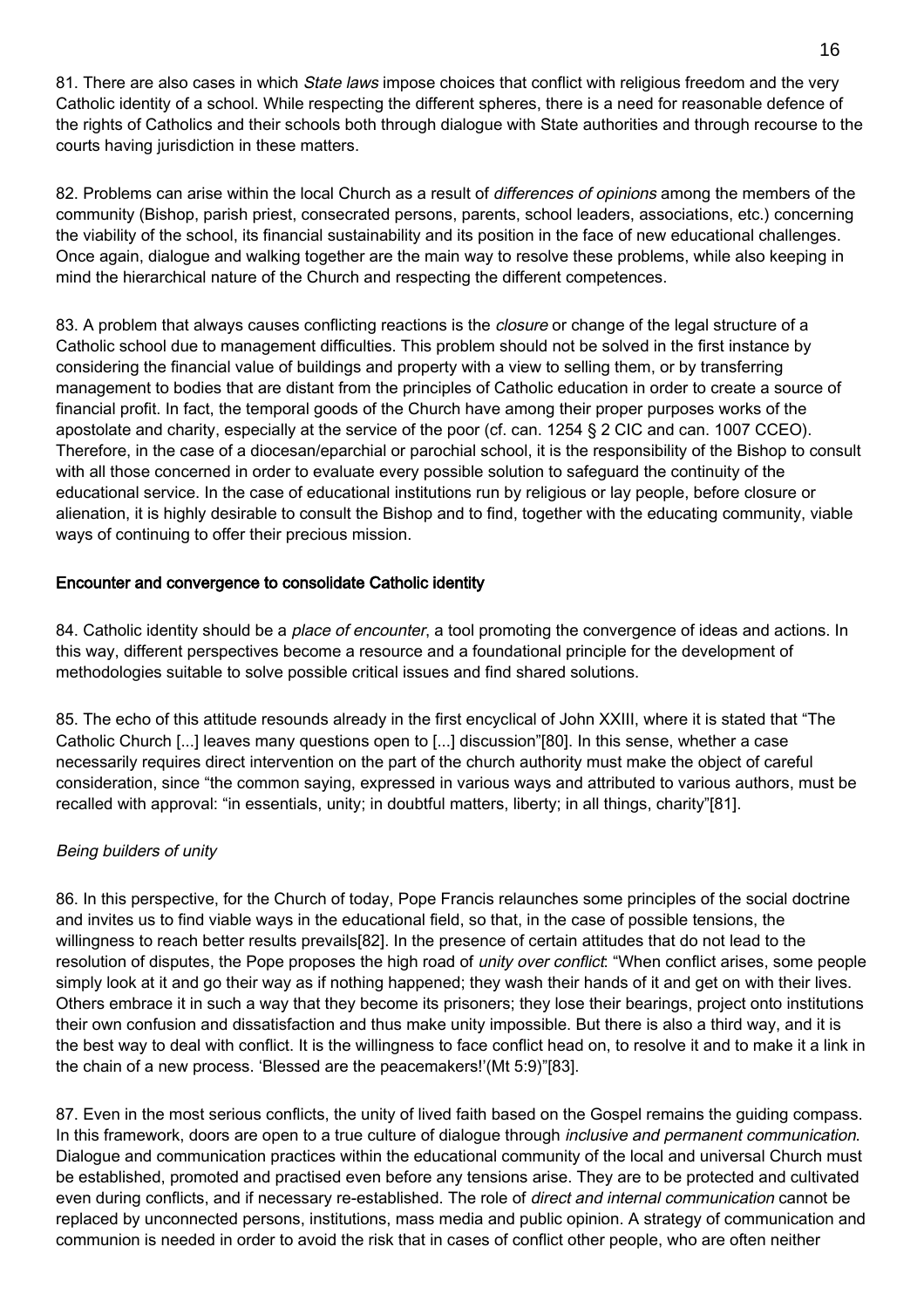competent nor well informed, decide the line of communication and action.

Being generators of development processes

88. In line with another principle "time is greater than space", the Pope suggests "initiating processes" instead of trying to defend positions and spaces of power[84]. Indeed, there is a risk that those who seek perfect solutions and fight passionately for their realisation – often unrealistic – will end up by damaging conflict resolution even more with their attempts.

89. In the search for a solution to a problem, it is necessary to ask oneself whether the solutions proposed and developed mainly serve the purpose of protecting one's own position or whether they can initiate a positive dynamic generating further processes of development. In this regard, Canon Law provides for an itinerary aimed at the progressive application of disciplinary and penal norms, such as prior warnings, the proportionality of penalties, and a certain graduality in the face of objective personal limitations, always safeguarding the priority of the salvation of souls.

90. Moreover, in order to initiate fruitful processes, a profound discernment is required, that brings together the human, spiritual, juridical, subjective and pragmatic dimensions. Without prejudice to the obligation and the right of the Bishop "to watch over and visit the Catholic schools in his territory, even those which members of religious institutes have founded or direct" (can. 806 § 1 CIC and can. 638 § 1 CCEO), hasty statements on problems concerning Catholic identity do not help to resolve disputes. Possible measures regarding an educational institution's alleged deviation from catholicity, which may also become necessary as well as legitimate, should remain a last resort in cases in which there is absolutely no possibility of avoiding great objective damage to the whole Church and her mission.

91. It should not be underestimated that in an increasingly globalised world even particular decisions, linked to a local context, have repercussions for the universal Church. If no practicable solution is found by the competent authority, a regular process needs to be initiated with the consultation of all parties involved, consideration of all canonical and civil law aspects, possible rights of third parties that may coincide or conflict with one's decision, as well as of the effects that such a decision may have on other Church initiatives in the educational field and on public opinion.

Being developers of real and lasting solutions

92. In conflicts, aspects of a particular problem sometimes end up making the object of a discussion on principles and ideals. In order not to fall into this error, the principle that realities are more important than ideas[85] is helpful. In this sense, solutions should be developed at the most immediate level possible, involving those who are directly a part of the local reality and know it in all its elements. Therefore, it is best to avoid delegating internal Church conflicts to other juridical institutions, unless this is expressly required by law. Immediate recourse to higher ecclesiastical authorities should also be avoided, since a local solution is more immediate and sustainable. However, every member of the faithful in the Church retains the right to bring matters to the attention of the Apostolic See [86].

93. Finally, according to the principle that the whole is greater than the part [87], those working to resolve natural tensions within the Church must consider the consequences that even a single conflict can have for other areas and levels of the Church. The exercise of prudence is therefore paramount and reliable. Any possible solution decided and applied must be considered in a long-term perspective so as not to impair the fruitful and trusting possibility of collaboration between people and institutions. They are called to walk together to enable the Church to provide the world with her educational service.

#### **CONCLUSION**

94. In publishing this *Instruction* on the Catholic identity of educational institutions, in a spirit of service the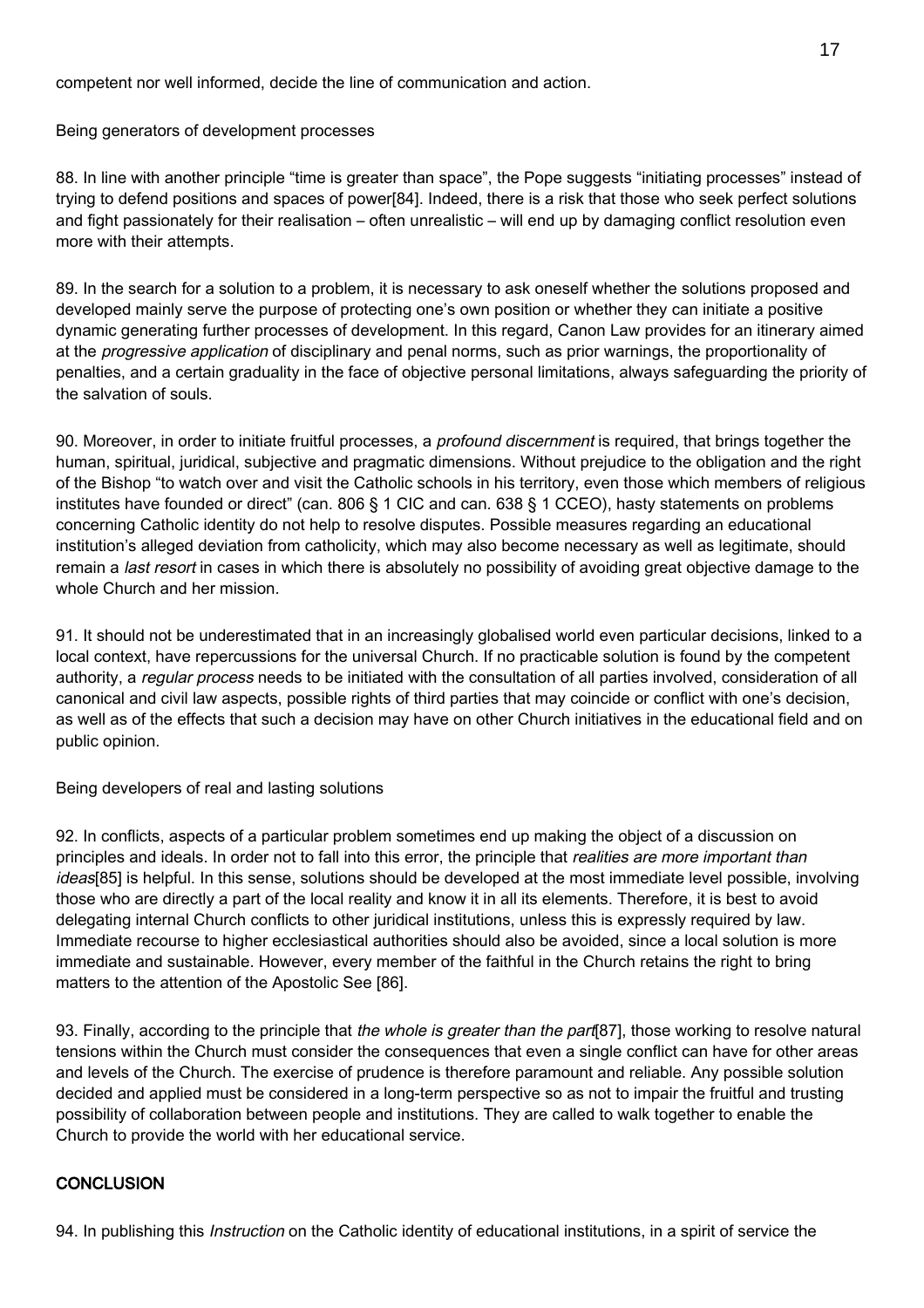Congregation for Catholic Education intends to offer a contribution for reflection and some guidelines to help share the missionary transformation of the Church, because "it is vitally important for the Church today to go forth and preach the Gospel to all: to all places, on all occasions, without hesitation, reluctance or fear".[88]

95. Pope Francis, in addressing the theme of the encounter among faith, reason and the sciences, emphasises that "Catholic schools, which always strive to join their work of education with the explicit proclamation of the Gospel, are a most valuable resource for the evangelization of culture, even in those countries and cities where hostile situations challenge us to greater creativity in our search for suitable methods"[89].

96. In light of these exhortations, this *Instruction*, starting from the essential criteria which mark the Catholic identity of schools, wishes to accompany their renewal in order to respond to the new challenges that, in the epochal change we are living, the world proposes to the Church, mother and teacher. The response will be effective with the acquisition of full identity in obedience to a transcendent truth, as Pope Francis recalled, citing a memorable text by Pope John Paul II: "If there is no transcendent truth, in obedience to which man achieves his full identity, then there is no sure principle for guaranteeing just relations between people. Their self-interest as a class, group or nation would inevitably set them in opposition to one another. If one does not acknowledge transcendent truth, then the force of power takes over, and each person tends to make full use of the means at his disposal in order to impose his own interests or his own opinion, with no regard for the rights of others… The root of modern totalitarianism is to be found in the denial of the transcendent dignity of the human person who, as the visible image of the invisible God, is therefore by his very nature the subject of rights that no one may violate – no individual, group, class, nation or state. Not even the majority of the social body may violate these rights, by going against the minority''[90].

97. The Congregation for Catholic Education expresses its deep gratitude for the solicitude and efforts of those involved in educational institutions and hopes that the Catholic identity profile of the educational plan will contribute to the creation of a global compact on education to "rekindle our dedication for and with young people, renewing our passion for a more open and inclusive education, including patient listening, constructive dialogue and better mutual understanding".[91]

Vatican City, 25 January 2022, Feast of the Conversion of St Paul the Apostle.

Joseph Card. Versaldi

Prefect

Archbishop Angelo Vincenzo Zani

**Secretary** 

[1] Pope Francis, Dialogue between His Holiness Pope Francis and the Students, Teachers and Parents of Collegio San Carlo of Milan, 6 April 2019.

[2] Pope Francis, Video message of His Holiness Pope Francis on the Occasion of the Meeting Organized by the Congregation for Catholic Education: "Global Compact Education" at the Pontifical Lateran University, 15 October 2020.

[3] Pope Francis, Morning Mass in the Chapel of the Domus Sanctae Marthae. Homily of His Holiness Pope Francis "The Holy Spirit reminds us how to access the Father", 17 May 2020.

[4] Pope John XXIII, Encyclical Mater et magistra, 15 May 1961, 1.

\_\_\_\_\_\_\_\_\_\_\_\_\_\_\_\_\_\_\_\_\_\_\_\_\_\_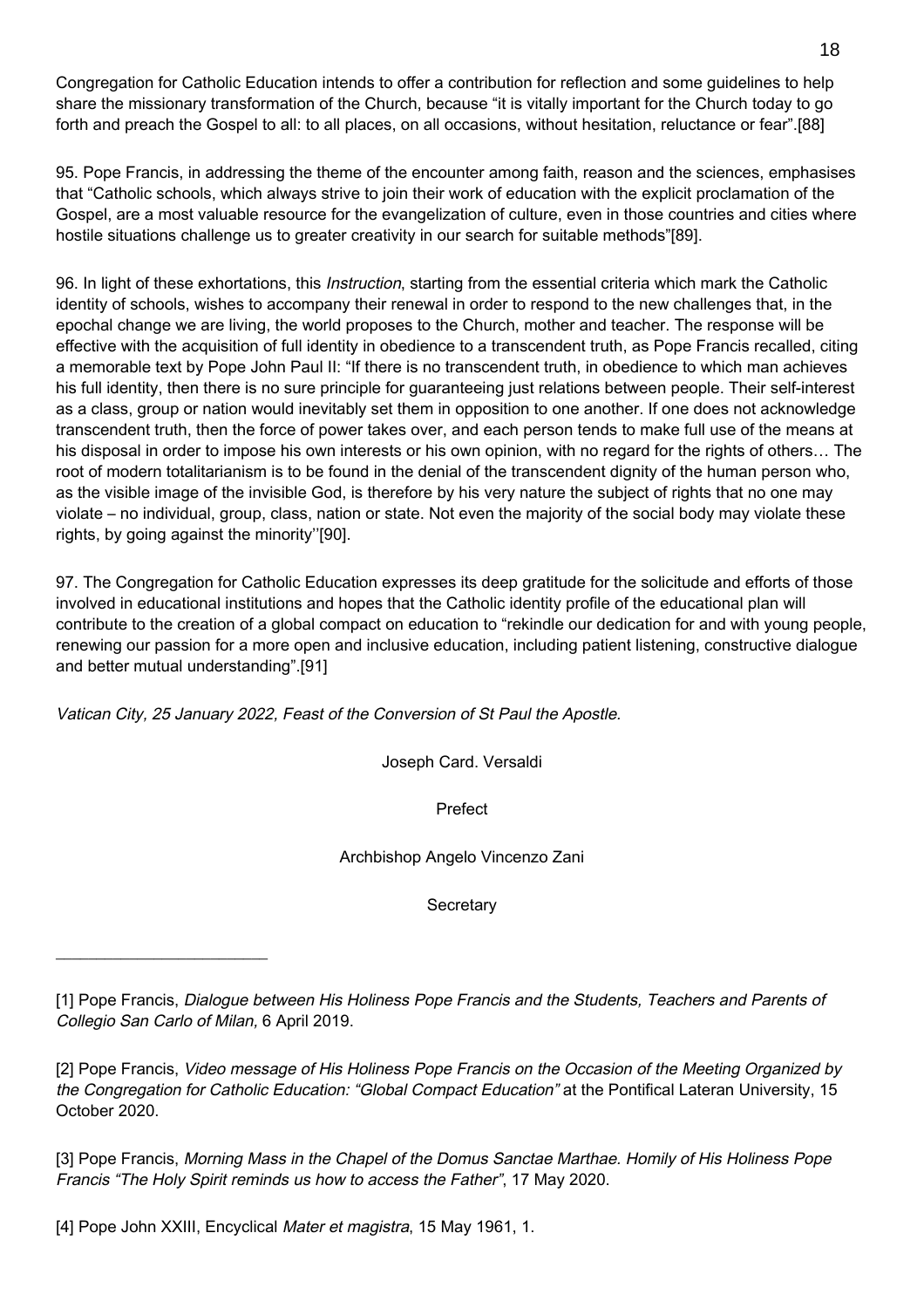[5] Second Vatican Council, Declaration on Christian Education Gravissimum educationis, 28 October 1965, Introduction.

[6] *Ibid.*, 1.

[7] *Ibid.*, 3.

[8] *Idem.* 

[9] Ibid., 2.

[10] Cf. Ibid., 9.

[11] *Ibid.*, 8.

[12] *Idem.* 

[13] Cf. Ibid., 12.

[14] Cf. Second Vatican Council, Dogmatic Constitution on the Church Lumen Gentium, 21 November 1964.

[15] Gravissimum educationis, 8.

[16] Ibid. Introduction.

[17] Sacred Congregation for Catholic Education, The Catholic School, 19 March 1977; Id., Lay Catholics in Schools: Witnesses to Faith, 15 October 1982; Educational Guidance in Human Love: Outlines for Sex Education, 1 November 1983; Congregation for Catholic Education, The Religious Dimension of Education in a Catholic School, 7 April 1988; Id., The Catholic School on the Threshold of the Third Millennium, 28 December 1997; Id., Consecrated Persons and their Mission in Schools. Reflections and Guidelines, 28 October 2002; Id., Educating Together in Catholic Schools. A Shared Mission between Consecrated Persons and the Lay Faithful, 20 November 2007; Id., Educating to Intercultural Dialogue in Catholic Schools. Living in Harmony for a Civilization of Love, 19 December 2013; Id., Educating Today and Tomorrow: A Renewing Passion, 2014; Id., Educating to fraternal humanism Building a "civilization of love". 50 years after Populorum progressio, 16 April 2017; Id., "Male and Female He Created Them" Towards a Path of Dialogue on the Question of Gender Theory in Education, 2 February 2019.

[18] Gravissimum educationis, 1.

[19] Cf. The Catholic School, 34.

[20] Cf. Ibid., 26.

[21] Gravissimum educationis, 5.

[22] The Catholic School, 33.

[23] *Ibid*, 34.

[24] John Paul II, Apostolic Constitution Ex corde Ecclesiae, 15 August 1990, 1.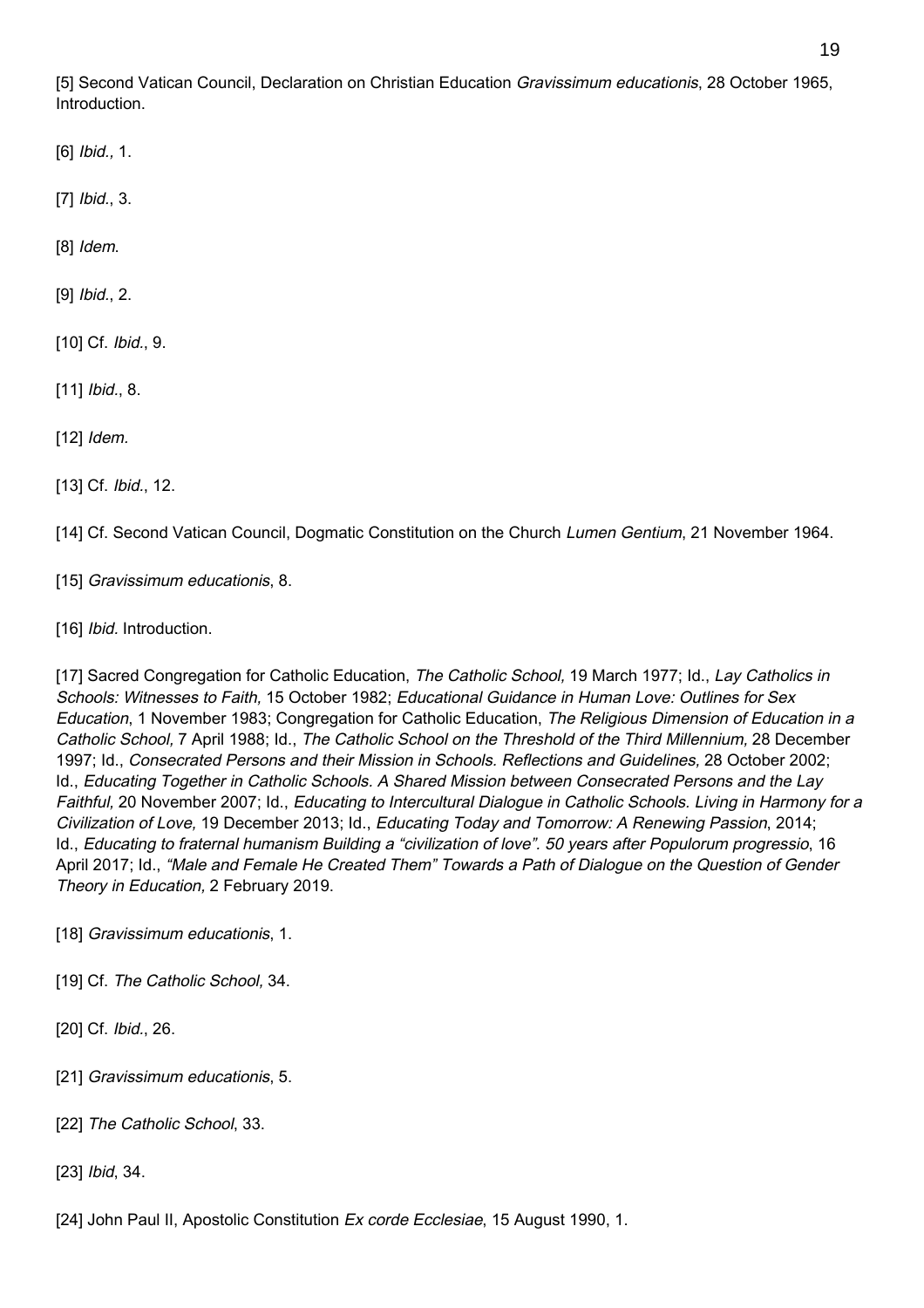[26] *Ibid.*, 12.

[27] *Ibid.*, 15.

[28] *Ibid.*, 14.

[29] Lay Catholics in Schools: Witness to Faith, 37.

[30] Consecrated Persons and their Mission in Schools, 30.

[31] *Ibid.*, 6.

[32] Educating Together in Catholic Schools, 50.

[33] *Ibid*, 20.

[34] Educating to Intercultural Dialogue in Catholic Schools, Introduction.

[35] Ibid., 57.

[36] Consecrated Persons and their Mission in Schools, 51.

[37] Congregation for Catholic Education, Circular Letter to Schools, Universities and Educational Institutions, 10 September 2020.

[38] Educating Today and Tomorrow. A Renewing Passion, 7.

[39] The Catholic School on the Threshold of the Third Millennium, 11.

[40] Educating to Intercultural Dialogue in Catholic Schools, 57.

[41] "Male and Female He Created Them", 40.

[42] Pope Francis, Address to the Participants in the International Peace Conference, Al-Azhar Conference Centre, Cairo, 28 April 2017.

[43] Pope Francis, Apostolic Exhortation Evangelii gaudium, 24 November 2013, 24 and 64.

[44] Pope Francis, Address to Participants in the Plenary Assembly of the Congregation for Catholic Education, 20 February 2020.

[45] Cf. Pope Francis, Encyclical Fratelli tutti, 3 October 2020, 99-100.

[46] Benedict XVI, Letter to the Faithful of the Diocese and City of Rome on the Urgent Task of Educating Young People, 21 January 2008.

[47] Pope Francis, Message for the Launch of the Global Compact on Education, 12 September 2019.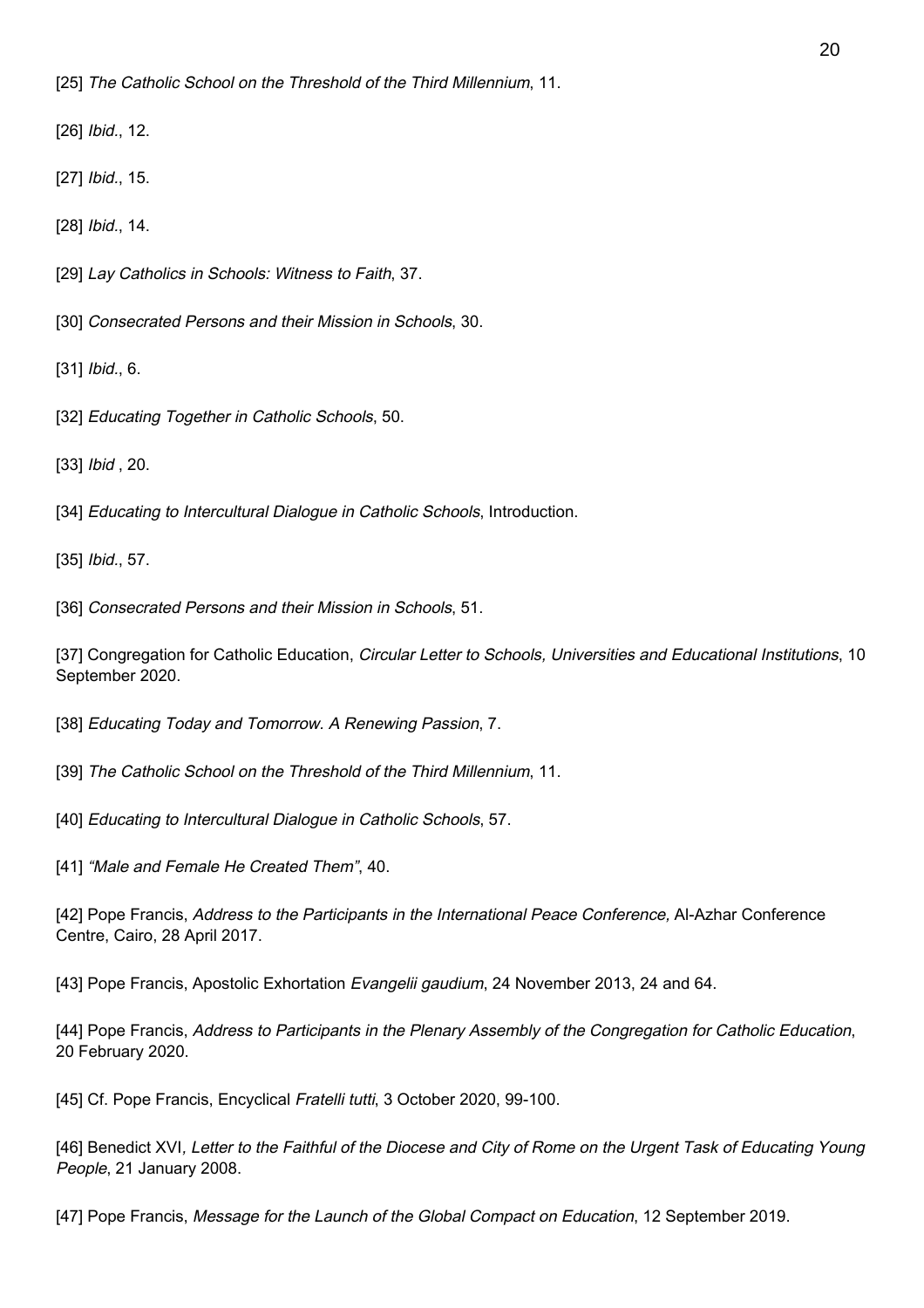[48] Pope Francis, Discorso alla Pontificia Università Lateranense, 31 October 2019. [Our translation]

[49] Pope Francis, Message to the Prepositor General of the Poor Clerics Regular of the Mother of God of the Pious Schools (Piarists), on the Occasion of the Online Seminar of the Union of Superiors General and the International Union of Superiors General on the Global Compact on Education (12-14 November 2020), 15 October 2020.

[50] *Idem.* 

[51] Pope Francis, Message for the World Day of Peace, 8 December 2020, 8.

[52] *Idem.* 

[53] Cf. Message for the Launch of the Global Compact on Education.

[54] Pope Francis, Video Message on the Occasion of the Meeting Organized by the Congregation for Catholic Education "Global Compact on Education. Together to Look Beyond" at the Pontifical Lateran University, 15 October 2020.

[55] Consecrated Persons and their Mission in Schools. Reflections and Guidelines, 41.

[56] The school is like "a center whose work and progress must be shared together by families, teachers, associations of various types that foster cultural, civic, and religious life, as well as by civil society and the entire human community", Gravissimum educationis, 5.

[57] The Catholic School, 34.

[58] Cf. Ibid., 59-60.

[59] Cf. CIC, Book VI, Part II, Title VI: Offences against Human Life, Dignity and Liberty; CCEO Title XXVII, Chap. II: Penalties for Individual Delicts; Pope Francis, Apostolic Letter Issued "motu proprio" Vos estis lux mundi, 7 May 2019.

[60] Cf. The Religious Dimension of Education in a Catholic School. Guidelines for Reflection and Renewal, 51.

[61] Cf. The Catholic School, 38.

[62] Cf. Second Vatican Council, Decree on the Apostolate of the Laity Apostolicam Actuositatem, 18 November 1965, 30.

[63] Educating to Intercultural Dialogue in Catholic Schools. Living in Harmony for a Civilisation of Love, 85.

[64] Cf. Ibid., 39.

[65] John Paul II, Encyclical Veritatis splendor, 6 August 1993, 57-64, in particular: "The judgment of conscience does not establish the law; rather it bears witness to the authority of the natural law and of the practical reason with reference to the supreme good" (60). cf. Catechism of the Catholic Church, 11 October 1992, 1776-1794.

[66] Educating to Intercultural Dialogue in Catholic Schools. Living in Harmony for a Civilisation of Love, 64.

[67] *Ibid.*, 86.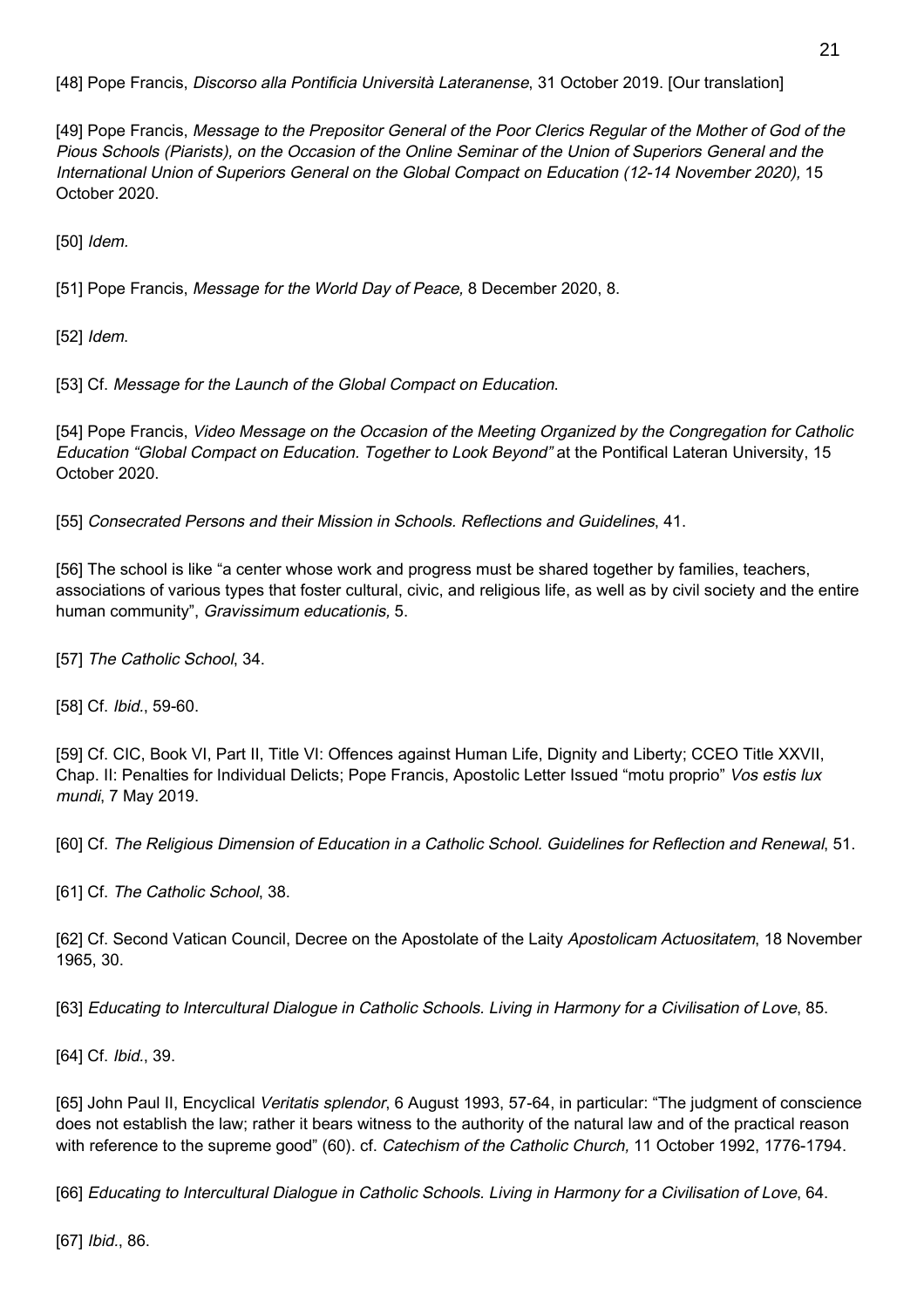[68] John Paul II, Post-Synodal Apostolic Exhortation Vita consecrata, 25 March 1996, 49.

[69] If the school is not directly under the authority of the diocesan/eparchial Bishop, for example when the school belongs to a public juridic person of pontifical/patriarchal right, upon granting approval, he only verifies the legitimacy, and, in particular, consistency with the Catholic profile of the school.

[70] Without prejudice to proper law, expressed especially in the Statutes, which may provide for different titles, the competent Moderator of an Institute of Consecrated Life or a Society of Apostolic Life may be the "Superior General" or "Provincial Superior" or "Local Superior" and in an association of the faithful the "President".

[71] Second Vatican Council, Decree Concerning the Pastoral Office of Bishops in the Church Christus Dominus, 28 October 1965, 35.

[72] Vita consecrata, 50.

[73] The general decree of the Episcopal Conference requires, for its entry into force, the prior *recognitio* by the Congregation for Bishops: "The Congregation deals with matters pertaining to the celebration of particular councils as well as the erection of conferences of bishops and the *recognitio* of their statutes. It receives the acts of these bodies and, in consultation with the dicasteries concerned, it examines the decrees which require the recognitio of the Apostolic See.", John Paul II, Apostolic Constitution Pastor Bonus on the Roman Curia, 28 June 1988, 82.

- [74] Pastor bonus, 114.
- [75] See footnote 17.
- [76] Pastor bonus, 115.
- [77] Cf. Ibid., 13.
- [78] Cf. Gravissimum educationis, 8.
- [79] Cf. Evangelii gaudium, 20-24.
- [80] Pope John XXIII, Encyclical Ad Petri Cathedram, 29 June 1959, part III.
- [81] *Idem.*
- [82] Cf. Evangelii gaudium, 217-237.
- [83] *Ibid.*, 227.
- [84] *Ibid.*, 222-225.
- [85] Ibid., 231-233.
- [86] Cf. Pastor bonus, 13.
- [87] Cf. Evangelii gaudium, 234-237.